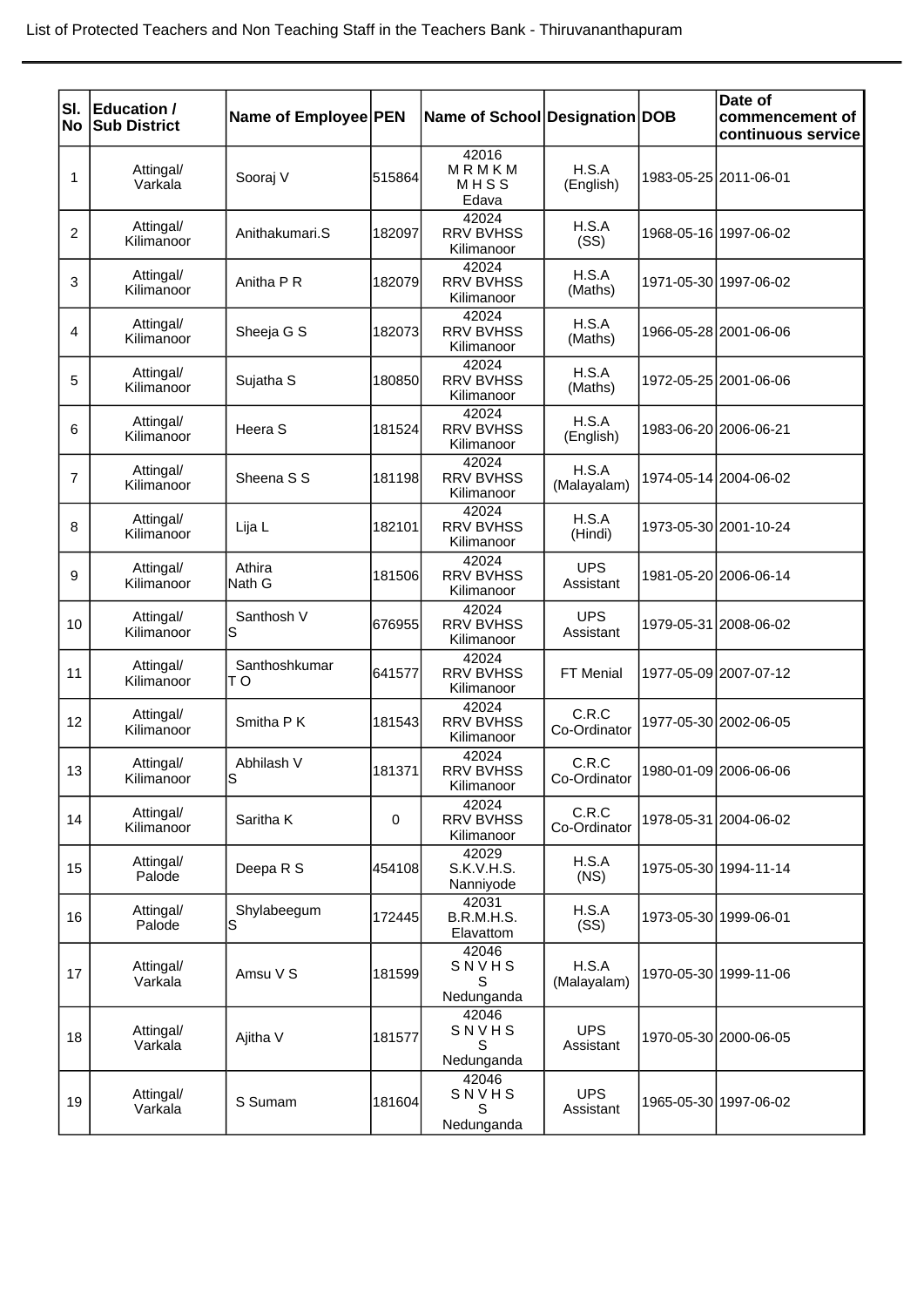| List of Protected Teachers and Non Teaching Staff in the Teachers Bank - Thiruvananthapuram |  |
|---------------------------------------------------------------------------------------------|--|
|---------------------------------------------------------------------------------------------|--|

| SI.<br> No | <b>Education /</b><br><b>Sub District</b> | Name of Employee PEN           |        | Name of School Designation DOB                  |                       | Date of<br>commencement of<br>continuous service |
|------------|-------------------------------------------|--------------------------------|--------|-------------------------------------------------|-----------------------|--------------------------------------------------|
| 20         | Attingal/<br>Varkala                      | Neena R                        | 181514 | 42046<br>SNVHS<br>S<br>Nedunganda               | H.S.A<br>(Hindi)      | 1971-05-31 1998-06-01                            |
| 21         | Attingal/<br>Varkala                      | Reena A                        | 181551 | 42046<br>SNVHS<br>S<br>Nedunganda               | C.R.C<br>Co-Ordinator | 1972-05-30 2000-06-05                            |
| 22         | Attingal/<br>Varkala                      | Drisya P<br>Soman              | 0      | 42046<br>SNVHS<br>S<br>Nedunganda               | C.R.C<br>Co-Ordinator | 1975-11-22 2000-06-05                            |
| 23         | Attingal/<br>Varkala                      | Nisha V                        | 0      | 42046<br>SNVHS<br>S<br>Nedunganda               | C.R.C<br>Co-Ordinator | 1972-05-18 2003-06-03                            |
| 24         | Attingal/<br>Kilimanoor                   | Sherin<br>Murali               | 644433 | 42048<br><b>NSSHS</b><br>Madavoor               | H.S.A<br>(English)    | 1984-04-28 2010-06-01                            |
| 25         | Attingal/<br>Kilimanoor                   | <b>B.Gayathri</b><br>Devi      | 652608 | 42050<br><b>VHSS</b><br>Karavaram               | H.S.A<br>(Hindi)      | 1981-02-19 2011-06-01                            |
| 26         | Attingal/<br>Varkala                      | Neena das                      | 293896 | 42053<br>Sivagiri H<br>S S<br>Varkala           | H.S.A<br>(P.S)        | 1966-03-04 1996-06-03                            |
| 27         | Attingal/<br>Palode                       | Biju<br>Thomas                 | 674248 | 42055<br>Mulamana<br><b>V.H.S.S.</b><br>Anakudy | H.S.A<br>(Maths)      | 1970-05-31 2009-06-01                            |
| 28         | Attingal/<br>Palode                       | Lasitha D                      | 674251 | 42055<br>Mulamana<br>V.H.S.S.<br>Anakudy        | H.S.A<br>(Maths)      | 1961-07-25 2010-06-01                            |
| 29         | Attingal/<br>Palode                       | Sajeev<br>Kumar N              | 674241 | 42055<br>Mulamana<br><b>V.H.S.S.</b><br>Anakudy | H.S.A<br>(SS)         | 1971-05-21 2007-06-04                            |
| 30         | Attingal/<br>Palode                       | Safeera<br>Beevi A             | 180125 | 42055<br>Mulamana<br><b>V.H.S.S.</b><br>Anakudy | H.S.A<br>(Arabic)     | 1961-05-29 2001-06-06                            |
| 31         | Attingal/<br>Palode                       | Priyadarsini<br>R <sub>P</sub> | 674234 | 42055<br>Mulamana<br><b>V.H.S.S.</b><br>Anakudy | H.S.A<br>(Hindi)      | 1980-05-30 2010-06-01                            |
| 32         | Attingal/<br>Kilimanoor                   | Sajan P A                      | 181014 | 42064<br><b>RRV GHSS</b><br>Kilimanoor          | C.R.C<br>Co-Ordinator | 1974-05-30 2001-06-18                            |
| 33         | Attingal/<br>Kilimanoor                   | Geetha M S                     | 180896 | 42064<br><b>RRV GHSS</b><br>Kilimanoor          | C.R.C<br>Co-Ordinator | 1964-05-25 2001-07-27                            |
| 34         | Attingal/<br>Kilimanoor                   | Maneesha<br>S S                | 180919 | 42064<br><b>RRV GHSS</b><br>Kilimanoor          | C.R.C<br>Co-Ordinator | 1977-05-24 2003-06-09                            |
| 35         | Attingal/<br>Kilimanoor                   | Deepamol K<br>V                | 180870 | 42064<br><b>RRV GHSS</b><br>Kilimanoor          | C.R.C<br>Co-Ordinator | 1977-05-30 2001-07-27                            |
| 36         | Attingal/<br>Kilimanoor                   | Jayalekshmi<br>ΚS              | 179516 | 42064<br><b>RRV GHSS</b><br>Kilimanoor          | C.R.C<br>Co-Ordinator | 1981-05-31 2005-06-01                            |
| 37         | Attingal/<br>Kilimanoor                   | Sasikumar<br>М                 | 182171 | 42064<br><b>RRV GHSS</b><br>Kilimanoor          | H.S.A<br>(SS)         | 1969-05-15 1997-06-02                            |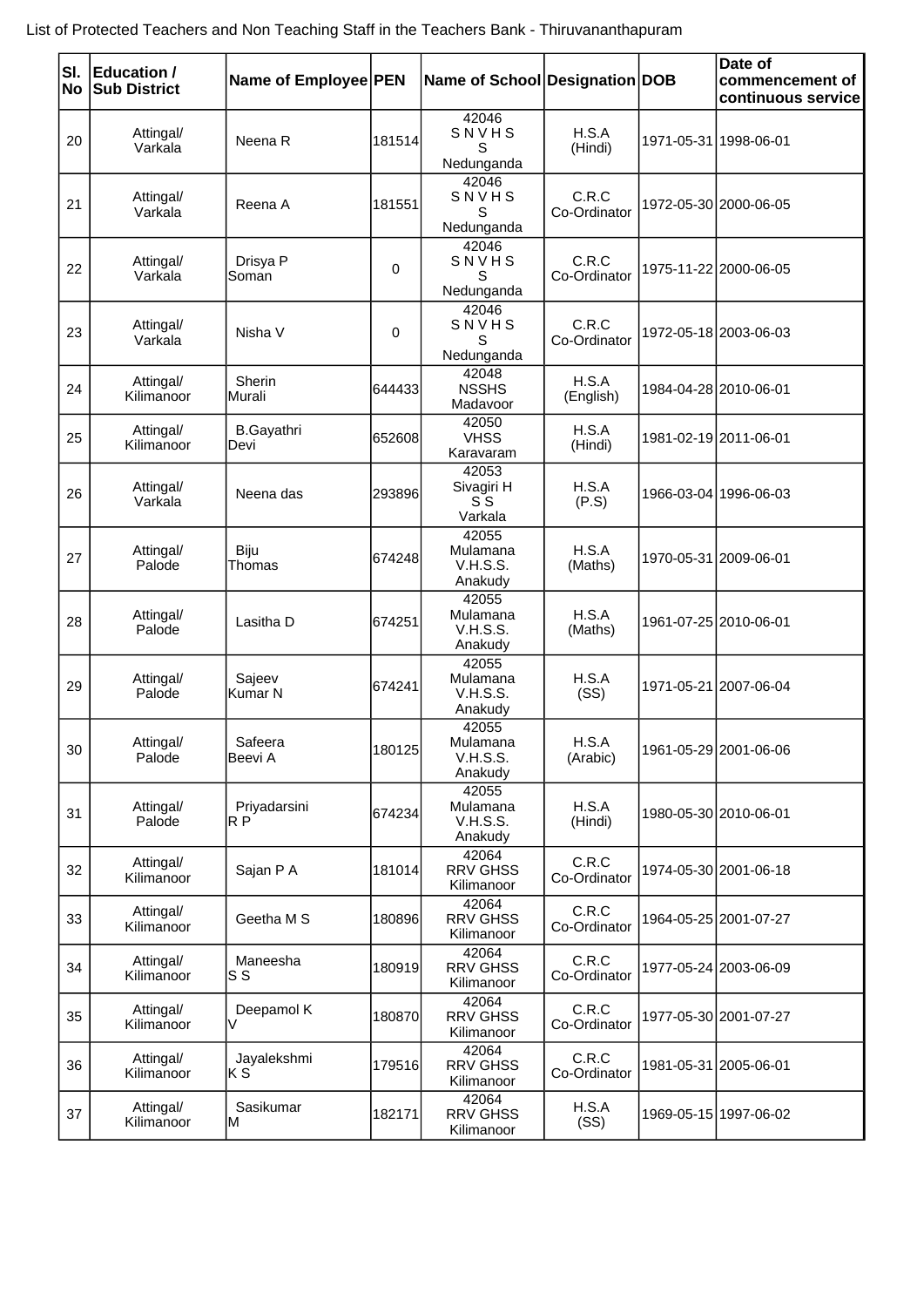| List of Protected Teachers and Non Teaching Staff in the Teachers Bank - Thiruvananthapuram |  |
|---------------------------------------------------------------------------------------------|--|
|---------------------------------------------------------------------------------------------|--|

| SI. | Education /             | Name of Employee PEN |        | Name of School Designation DOB           |                         |                       | Date of<br>commencement of |
|-----|-------------------------|----------------------|--------|------------------------------------------|-------------------------|-----------------------|----------------------------|
| No  | <b>Sub District</b>     |                      |        |                                          |                         |                       | continuous service         |
| 38  | Attingal/<br>Kilimanoor | Shibu K N            | 180929 | 42064<br><b>RRV GHSS</b><br>Kilimanoor   | H.S.A<br>(SS)           | 1971-05-29 1999-06-01 |                            |
| 39  | Attingal/<br>Kilimanoor | Leju A S             | 182174 | 42064<br><b>RRV GHSS</b><br>Kilimanoor   | H.S.A<br>(Maths)        |                       | 1969-08-29 1999-07-30      |
| 40  | Attingal/<br>Kilimanoor | Thilakan G           | 180820 | 42064<br><b>RRV GHSS</b><br>Kilimanoor   | H.S.A<br>(P.S)          |                       | 1963-07-01 2000-06-05      |
| 41  | Attingal/<br>Kilimanoor | Meena V              | 181610 | 42064<br><b>RRV GHSS</b><br>Kilimanoor   | H.S.A<br>(P.S)          |                       | 1972-05-30 2001-07-27      |
| 42  | Attingal/<br>Kilimanoor | Jayasree S<br>R      | 182136 | 42064<br><b>RRV GHSS</b><br>Kilimanoor   | H.S.A<br>(NS)           |                       | 1970-05-30 1999-07-15      |
| 43  | Attingal/<br>Kilimanoor | Reshmi T             | 181170 | 42064<br><b>RRV GHSS</b><br>Kilimanoor   | H.S.A<br>(Malayalam)    |                       | 1976-06-01 2003-06-02      |
| 44  | Attingal/<br>Kilimanoor | Chandralekha<br>C R  | 181294 | 42064<br><b>RRV GHSS</b><br>Kilimanoor   | H.S.A<br>(Hindi)        |                       | 1977-05-13 2000-06-05      |
| 45  | Attingal/<br>Kilimanoor | <b>Bindu M</b>       | 654902 | 42064<br><b>RRV GHSS</b><br>Kilimanoor   | <b>UPS</b><br>Assistant |                       | 1973-05-26 2007-06-01      |
| 46  | Attingal/<br>Kilimanoor | Shyni V G            | 181739 | 42064<br><b>RRV GHSS</b><br>Kilimanoor   | L.G Hindi               |                       | 1973-05-26 2003-06-02      |
| 47  | Attingal/<br>Kilimanoor | Lalkumar P           | 181562 | 42064<br><b>RRV GHSS</b><br>Kilimanoor   | FT Menial               |                       | 1978-05-24 2004-11-08      |
| 48  | Attingal/<br>Kilimanoor | Meenu R R            | 180950 | 42064<br><b>RRV GHSS</b><br>Kilimanoor   | H.S.A<br>(Maths)        |                       | 1975-05-26 2001-06-06      |
| 49  | Attingal/<br>Attingal   | <b>Girilal S</b>     | 680502 | 42070<br>Janatha H<br>S S<br>Thempammood | H.S.A<br>(P.S)          |                       | 1983-05-31 2007-06-14      |
| 50  | Attingal/<br>Attingal   | Resmi S              | 174887 | 42070<br>Janatha H<br>S S<br>Thempammood | H.S.A<br>(Maths)        |                       | 1976-11-20 2000-08-01      |
| 51  | Attingal/<br>Attingal   | Anoop S S            | 174816 | 42070<br>Janatha H<br>S S<br>Thempammood | H.S.A<br>(Malayalam)    |                       | 1981-05-31 2006-06-05      |
| 52  | Attingal/<br>Attingal   | Mohamed<br>Rafi A    | 175218 | 42070<br>Janatha H<br>S S<br>Thempammood | Clerk                   |                       | 1979-05-30 2005-06-01      |
| 53  | Attingal/<br>Varkala    | <b>SUNEER A</b>      | 593339 | 42230<br>SNVLP<br>S<br>Chemmaruthy       | <b>LPS</b><br>Assistant |                       | 1983-05-15 2007-02-26      |
| 54  | Attingal/<br>Varkala    | <b>BRIGHT S</b>      | 593227 | 42230<br>SNVLP<br>S<br>Chemmaruthy       | <b>LPS</b><br>Assistant |                       | 1979-07-25 2002-06-05      |
| 55  | Attingal/<br>Varkala    | PRAVEENA S<br>V      | 593300 | 42230<br>SNVLP<br>S<br>Chemmaruthy       | <b>LPS</b><br>Assistant |                       | 1981-05-24 2004-12-22      |
| 56  | Attingal/<br>Varkala    | SULAIKHA A           | 595618 | 42235<br><b>LPS</b><br>Vencode           | L.G Arabic              |                       | 1963-03-06 1986-07-15      |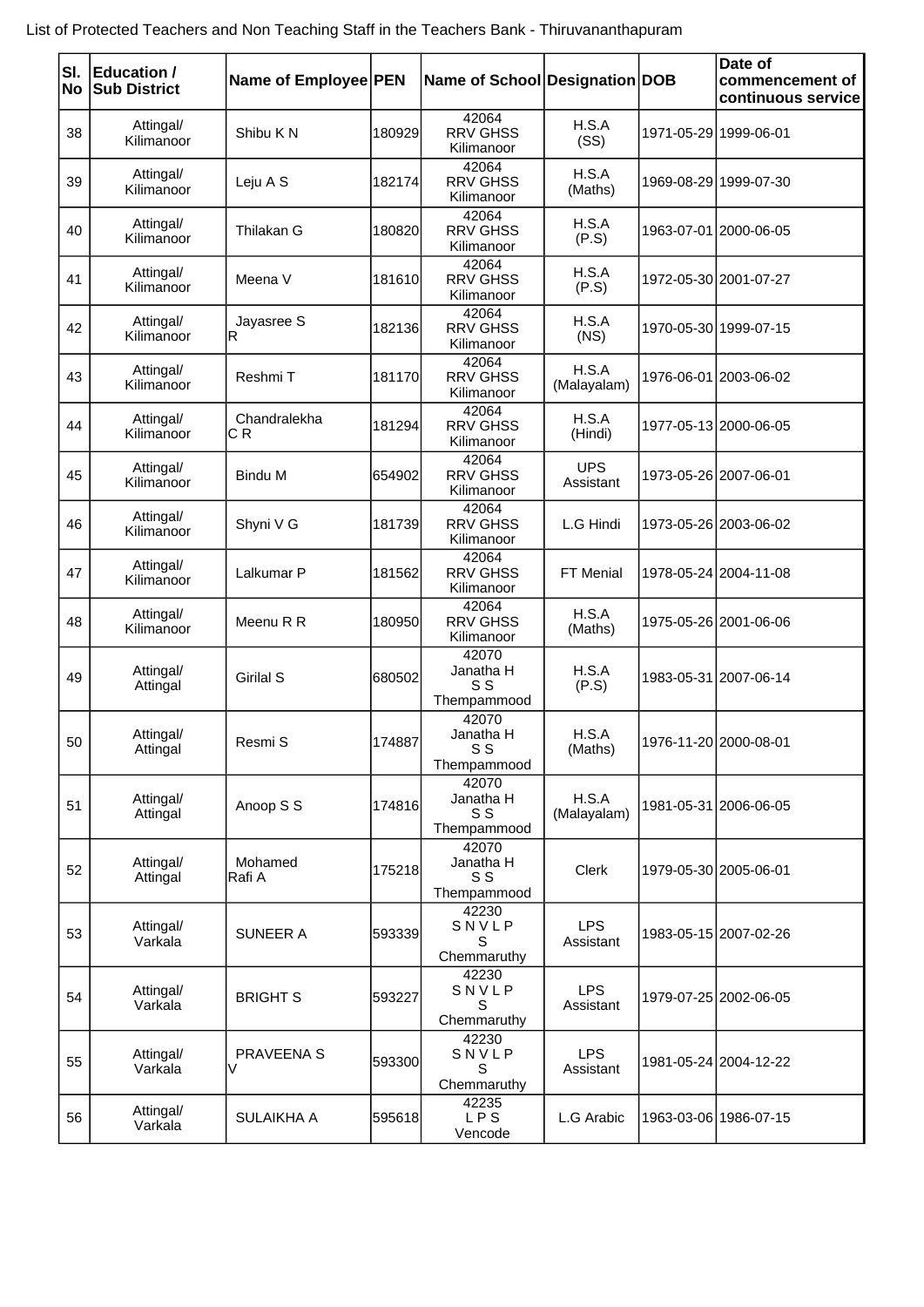| List of Protected Teachers and Non Teaching Staff in the Teachers Bank - Thiruvananthapuram |  |
|---------------------------------------------------------------------------------------------|--|
|---------------------------------------------------------------------------------------------|--|

| SI. | Education /<br><b>No Sub District</b> | Name of Employee PEN             |          | Name of School Designation DOB       |                         |                       | Date of<br>commencement of<br>continuous service |
|-----|---------------------------------------|----------------------------------|----------|--------------------------------------|-------------------------|-----------------------|--------------------------------------------------|
| 57  | Attingal/<br>Varkala                  | <b>SUNIL T</b>                   | 593860   | 42238<br>LMLPS<br>Karippuram         | <b>LPS</b><br>Assistant |                       | 1986-05-30 2005-12-01                            |
| 58  | Attingal/<br>Varkala                  | <b>DIVYA IP</b>                  | 593895   | 42238<br>LMLPS<br>Karippuram         | <b>LPS</b><br>Assistant |                       | 1984-05-29 2006-06-05                            |
| 59  | Attingal/<br>Varkala                  | <b>ASOK KUMAR</b><br>S           | l690660l | 42240<br>MVLPS<br>Manthara           | <b>LPS</b><br>Assistant | 1967-05-30 1999-06-01 |                                                  |
| 60  | Attingal/<br>Varkala                  | <b>SARITHA V</b>                 | 791088   | 42240<br>MVLPS<br>Manthara           | <b>LPS</b><br>Assistant |                       | 1982-04-23 2006-07-28                            |
| 61  | Attingal/<br>Varkala                  | <b>SARITHA G</b>                 | 1690662  | 42240<br>MVLPS<br>Manthara           | <b>LPS</b><br>Assistant |                       | 1980-05-25 2004-07-22                            |
| 62  | Attingal/<br>Varkala                  | <b>ANZAR A</b>                   | 594878   | 42247<br>Prabodhini<br>UPS<br>Vakkom | L.G Arabic              | 1982-09-24 2009-06-01 |                                                  |
| 63  | Attingal/<br>Varkala                  | <b>AJITHA S</b>                  | 594775   | 42247<br>Prabodhini<br>UPS<br>Vakkom | <b>UPS</b><br>Assistant |                       | 1971-05-31 1995-07-17                            |
| 64  | Attingal/<br>Varkala                  | THAHA A                          | 591196   | 42249<br>AMUPS<br>Ayiror             | L.G Arabic              |                       | 1971-02-18 2002-06-05                            |
| 65  | Attingal/<br>Varkala                  | <b>BABY</b><br><b>GIRIJA S</b>   | 591373   | 42250<br>UPS<br>Elakamon             | <b>UPS</b><br>Assistant |                       | 1964-05-20 1989-06-09                            |
| 66  | Attingal/<br>Varkala                  | <b>BIJIYA</b><br><b>KUMARISR</b> | 591322   | 42250<br>UPS<br>Elakamon             | <b>UPS</b><br>Assistant |                       | 1969-05-31 1990-10-01                            |
| 67  | Attingal/<br>Varkala                  | <b>HAROONLAL</b><br>M            | 591196   | 42250<br>UPS<br>Elakamon             | L.G Arabic              |                       | 1981-04-04 2008-06-02                            |
| 68  | Attingal/<br>Attingal                 | Sreeja.J.S                       | 678473   | 42345<br>DAMUP<br>S Edacode          | <b>UPS</b><br>Assistant |                       | 1980-04-18 2006-06-15                            |
| 69  | Attingal/<br>Attingal                 | Rejilal.P.N                      | 661980   | 42352<br>KVUPS<br>Vellumannady       | <b>UPS</b><br>Assistant |                       | 1967-06-02 1998-06-01                            |
| 70  | Attingal/<br>Attingal                 | Ambika.G                         | 16619901 | 42352<br>KVUPS<br>Vellumannady       | C.R.C<br>Co-Ordinator   |                       | 1962-07-30 1994-12-01                            |
| 71  | Attingal/<br>Attingal                 | S.S.Anilkumar                    | 0        | 42352<br>KVUPS<br>Vellumannady       | C.R.C<br>Co-Ordinator   |                       | 1965-05-27 1998-12-23                            |
| 72  | Attingal/<br>Attingal                 | Vinitha.M.V                      | 735912   | 42352<br>KVUPS<br>Vellumannady       | C.R.C<br>Co-Ordinator   |                       | 1980-05-31 2005-07-08                            |
| 73  | Attingal/<br>Attingal                 | Manoj.B.U                        | 661316   | 42357<br>GVRMU<br>P S<br>Kizhuvilam  | <b>LPS</b><br>Assistant |                       | 1971-05-09 1998-06-11                            |
| 74  | Attingal/<br>Attingal                 | Ashalatha.P                      | 659532   | 42361<br>VPUPS<br>Azhoor             | <b>UPS</b><br>Assistant |                       | 1964-05-30 1992-06-01                            |
| 75  | Attingal/<br>Attingal                 | Beenakumari<br>Amma.B.S          | 659547   | 42361<br>VPUPS<br>Azhoor             | <b>UPS</b><br>Assistant |                       | 1963-05-30 1993-06-07                            |
| 76  | Attingal/<br>Attingal                 | S.R.Sindhu                       | 650708   | 42361<br><b>VPUPS</b><br>Azhoor      | <b>UPS</b><br>Assistant |                       | 1971-05-31 1993-07-01                            |
| 77  | Attingal/<br>Attingal                 | G.S.Leena                        | 735909   | 42361<br>VPUPS<br>Azhoor             | C.R.C<br>Co-Ordinator   |                       | 1974-05-31 2000-06-05                            |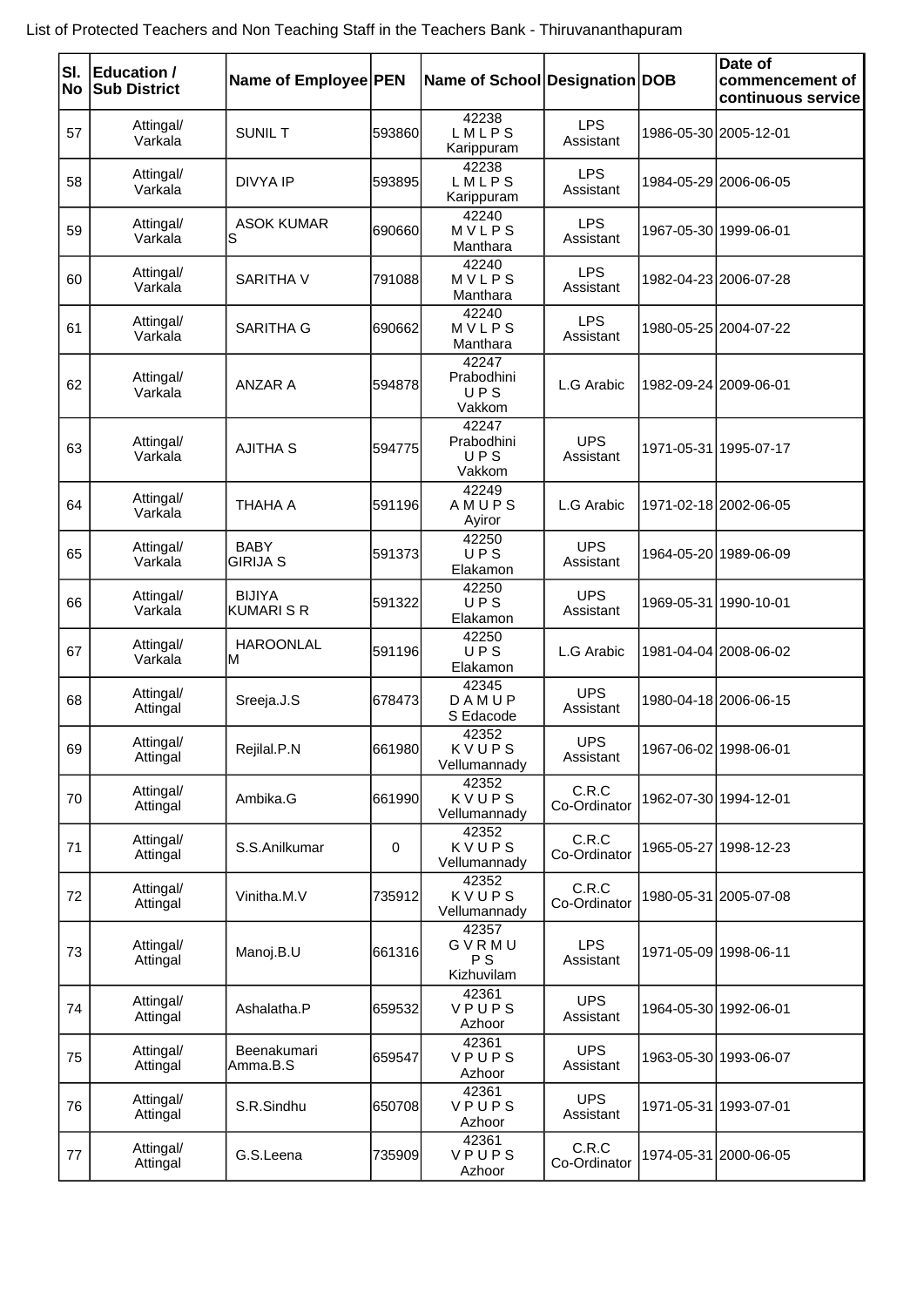|  |  |  |  | List of Protected Teachers and Non Teaching Staff in the Teachers Bank - Thiruvananthapuram |
|--|--|--|--|---------------------------------------------------------------------------------------------|
|--|--|--|--|---------------------------------------------------------------------------------------------|

| SI.<br> No | <b>Education /</b><br><b>Sub District</b> | Name of Employee PEN |         | Name of School Designation DOB                  |                         | Date of<br>commencement of<br>continuous service |
|------------|-------------------------------------------|----------------------|---------|-------------------------------------------------|-------------------------|--------------------------------------------------|
| 78         | Attingal/<br>Kilimanoor                   | Ragi.G.R             | 594429  | 42432<br><b>DVLPS</b><br>Pavalla                | <b>LPS</b><br>Assistant | 1981-05-31 2002-06-06                            |
| 79         | Attingal/<br>Kilimanoor                   | Binoy.A.S            | 594481  | 42432<br><b>DVLPS</b><br>Pavalla                | <b>LPS</b><br>Assistant | 1981-05-30 2004-06-02                            |
| 80         | Attingal/<br>Kilimanoor                   | Subeena<br>Rani.S    | 594497  | 42432<br><b>DVLPS</b><br>Pavalla                | <b>LPS</b><br>Assistant | 1981-05-03 2005-06-02                            |
| 81         | Attingal/<br>Kilimanoor                   | Rajeev.S.S           | 5944551 | 42432<br><b>DVLPS</b><br>Pavalla                | <b>LPS</b><br>Assistant | 1967-05-10 2002-06-07                            |
| 82         | Attingal/<br>Kilimanoor                   | Sreekutty.S.V        | 683633  | 42443<br>Gurudev<br><b>UPS</b><br>Darsanavattam | <b>LPS</b><br>Assistant | 1991-02-04 2011-08-22                            |
| 83         | Attingal/<br>Kilimanoor                   | Thansa.T.N           | 591246  | 42443<br>Gurudev<br><b>UPS</b><br>Darsanavattam | <b>LPS</b><br>Assistant | 1986-09-16 2012-01-30                            |
| 84         | Attingal/<br>Kilimanoor                   | V.D Sajeev           | 640653  | 42452<br>Special<br><b>UPS</b><br>Kilimanoor    | <b>LPS</b><br>Assistant | 1976-05-31 2000-06-05                            |
| 85         | Attingal/<br>Kilimanoor                   | R.Raju               | 640647  | 42452<br>Special<br><b>UPS</b><br>Kilimanoor    | <b>LPS</b><br>Assistant | 1967-05-25 1999-07-15                            |
| 86         | Attingal/<br>Kilimanoor                   | Veena.S.U            | 0       | 42453<br>CNPS UPS<br>Madavoor                   | C.R.C<br>Co-Ordinator   | 1983-05-12 2005-06-01                            |
| 87         | Attingal/<br>Kilimanoor                   | Lyja.L.Gopal         | 0       | 42453<br>CNPS UPS<br>Madavoor                   | C.R.C<br>Co-Ordinator   | 1976-05-31 2006-06-05                            |
| 88         | Attingal/<br>Kilimanoor                   | Manju.S              | 0       | 42453<br>CNPS UPS<br>Madavoor                   | C.R.C<br>Co-Ordinator   | 1973-05-15 2005-06-01                            |
| 89         | Attingal/<br>Kilimanoor                   | Sheeba<br>Beegom     | 653813  | 42455<br><b>SNV UPS</b><br>Pulimath             | <b>UPS</b><br>Assistant | 1973-09-02 2010-06-01                            |
| 90         | Attingal/<br>Kilimanoor                   | Rajasree<br>Amma     | 596235  | 42456<br><b>UPS</b><br>Pulimath                 | <b>UPS</b><br>Assistant | 1967-05-15 2008-06-02                            |
| 91         | Attingal/<br>Kilimanoor                   | Rajani<br>Devi       | 596255  | 42456<br><b>UPS</b><br>Pulimath                 | <b>UPS</b><br>Assistant | 1979-05-05 2008-06-02                            |
| 92         | Attingal/<br>Kilimanoor                   | Shylaja<br>Kumari.S  | 596296  | 42457<br><b>SVUPS</b><br>Puliyoorkonam          | <b>UPS</b><br>Assistant | 1970-05-31 1995-06-06                            |
| 93         | Attingal/<br>Kilimanoor                   | Jayasree.T.K         | 596265  | 42457<br><b>SVUPS</b><br>Puliyoorkonam          | <b>UPS</b><br>Assistant | 1972-05-31 1995-06-05                            |
| 94         | Attingal/<br>Kilimanoor                   | Thankamony.T.K       | 593061  | 42460<br><b>MGUPS</b><br>Thottakkad             | <b>UPS</b><br>Assistant | 1965-04-20 1992-11-30                            |
| 95         | Attingal/<br>Kilimanoor                   | Rani.S               | 593014  | 42460<br><b>MGUPS</b><br>Thottakkad             | C.R.C<br>Co-Ordinator   | 1968-05-31 1992-06-01                            |
| 96         | Attingal/<br>Kilimanoor                   | Asha<br>Devi.O       | 592745  | 42461<br><b>VUPS</b><br>Vellalloor              | <b>UPS</b><br>Assistant | 1975-05-30 1997-06-30                            |
| 97         | Attingal/<br>Nedumangad                   | Nasee .S             | 608319  | 42553<br><b>KKVUPS</b><br>Vettampally           | L.G Arabic              | 1967-05-28 1994-09-14                            |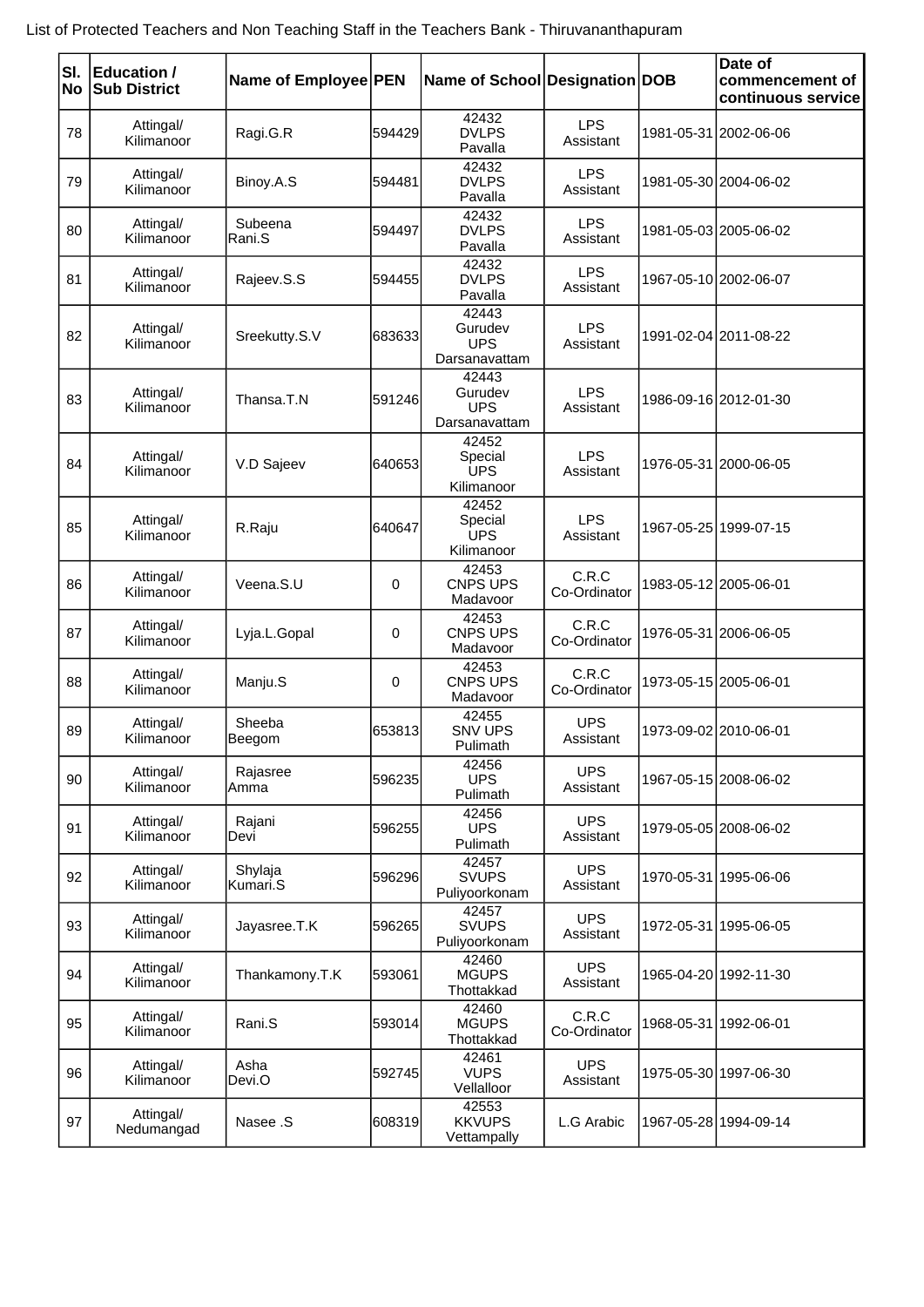|  |  |  |  | List of Protected Teachers and Non Teaching Staff in the Teachers Bank - Thiruvananthapuram |
|--|--|--|--|---------------------------------------------------------------------------------------------|
|--|--|--|--|---------------------------------------------------------------------------------------------|

|     | SI. Education /                   |                              |             |                                                       |                         | Date of                               |
|-----|-----------------------------------|------------------------------|-------------|-------------------------------------------------------|-------------------------|---------------------------------------|
| No  | <b>Sub District</b>               | Name of Employee PEN         |             | Name of School Designation DOB                        |                         | commencement of<br>continuous service |
| 98  | Attingal/<br>Nedumangad           | Preetha<br>Kumary D.L        | $\mathbf 0$ | 42553<br><b>KKVUPS</b><br>Vettampally                 | C.R.C<br>Co-Ordinator   | 1975-05-20 2004-06-02                 |
| 99  | Attingal/<br>Palode               | OK.<br>Priyalatha            | 608928      | 42632<br><b>S.N.L.P.S.</b><br>Kakkanikkara            | <b>LPS</b><br>Assistant | 1967-05-30 2004-08-09                 |
| 100 | Attingal/<br>Palode               | Sameena<br>Beegam            | 608915      | 42632<br>S.N.L.P.S.<br>Kakkanikkara                   | <b>LPS</b><br>Assistant | 1983-01-20 2004-06-09                 |
| 101 | Attingal/<br>Palode               | Kailas A S                   | 599173      | 42637<br>K.V.L.P.S.<br>Themala                        | <b>LPS</b><br>Assistant | 1975-05-30 1997-01-09                 |
| 102 | Attingal/<br>Palode               | Beena V                      | 599180      | 42637<br>K.V.L.P.S.<br>Themala                        | <b>LPS</b><br>Assistant | 1978-05-31 1997-06-02                 |
| 103 | Attingal/<br>Palode               | <b>Buen Shibu</b><br>R Lazer | 595098      | 42655<br>St.<br>Josephs<br><b>U.P.S.</b><br>Perayam   | L.G Hindi               | 1970-05-30 2009-06-01                 |
| 104 | Attingal/<br>Palode               | Shajana<br>Beegam            | 609155      | 42657<br>Q.A.M.U.P.S.<br>Kochukarikkakam              | <b>UPS</b><br>Assistant | 1981-05-25 2005-09-22                 |
| 105 | Attingal/<br>Palode               | Mumthas.K.R                  | 609090      | 42657<br>Q.A.M.U.P.S.<br>Kochukarikkakam              | <b>UPS</b><br>Assistant | 1976-02-01 2005-06-01                 |
| 106 | Attingal/<br>Palode               | Anoop SL                     | 609136      | 42657<br>Q.A.M.U.P.S.<br>Kochukarikkakam              | <b>UPS</b><br>Assistant | 1980-05-12 2005-06-01                 |
| 107 | Attingal/<br>Palode               | Pournami A<br>S              | 609177      | 42657<br>Q.A.M.U.P.S.<br>Kochukarikkakam              | <b>UPS</b><br>Assistant | 1981-05-20 2008-06-02                 |
| 108 | Thiruvananthapuram/<br>Kaniapuram | Manjusha L                   | 174331      | 43001<br>St.<br>Augustine's<br>H. S.<br>Murukkumpuzha | H.S.A<br>(P.S)          | 1979-05-30 2003-06-02                 |
| 109 | Thiruvananthapuram/<br>Kaniapuram | Deepa O. G                   | 174447      | 43001<br>St.<br>Augustine's<br>H. S.<br>Murukkumpuzha | H.S.A<br>(Maths)        | 1972-05-30 1997-06-04                 |
| 110 | Thiruvananthapuram/<br>Kaniapuram | Dineesh C.<br>ls             | 174435      | 43001<br>St.<br>Augustine's<br>H. S.<br>Murukkumpuzha | H.S.A<br>(Hindi)        | 1972-05-20 1998-07-08                 |
| 111 | Thiruvananthapuram/<br>Kaniapuram | Binu M. R                    | 174383      | 43001<br>St.<br>Augustine's<br>H. S.<br>Murukkumpuzha | H.S.A<br>(NS)           | 1972-05-31 2003-06-02                 |
| 112 | Thiruvananthapuram/<br>Kaniapuram | Krishna. S                   | 174389      | 43001<br>St.<br>Augustine's<br>H. S.<br>Murukkumpuzha | H.S.A<br>(Malayalam)    | 1977-05-10 2002-07-19                 |
| 113 | Thiruvananthapuram/<br>Kaniapuram | Seena S. M                   | 174470      | 43001<br>St.<br>Augustine's<br>H. S.<br>Murukkumpuzha | H.S.A<br>(English)      | 1974-05-30 2000-01-26                 |
| 114 | Thiruvananthapuram/<br>Kaniapuram | Pream Lal                    | 174318      | 43001<br>St.<br>Augustine's<br>H. S.<br>Murukkumpuzha | FT Menial               | 1974-05-30 2005-06-01                 |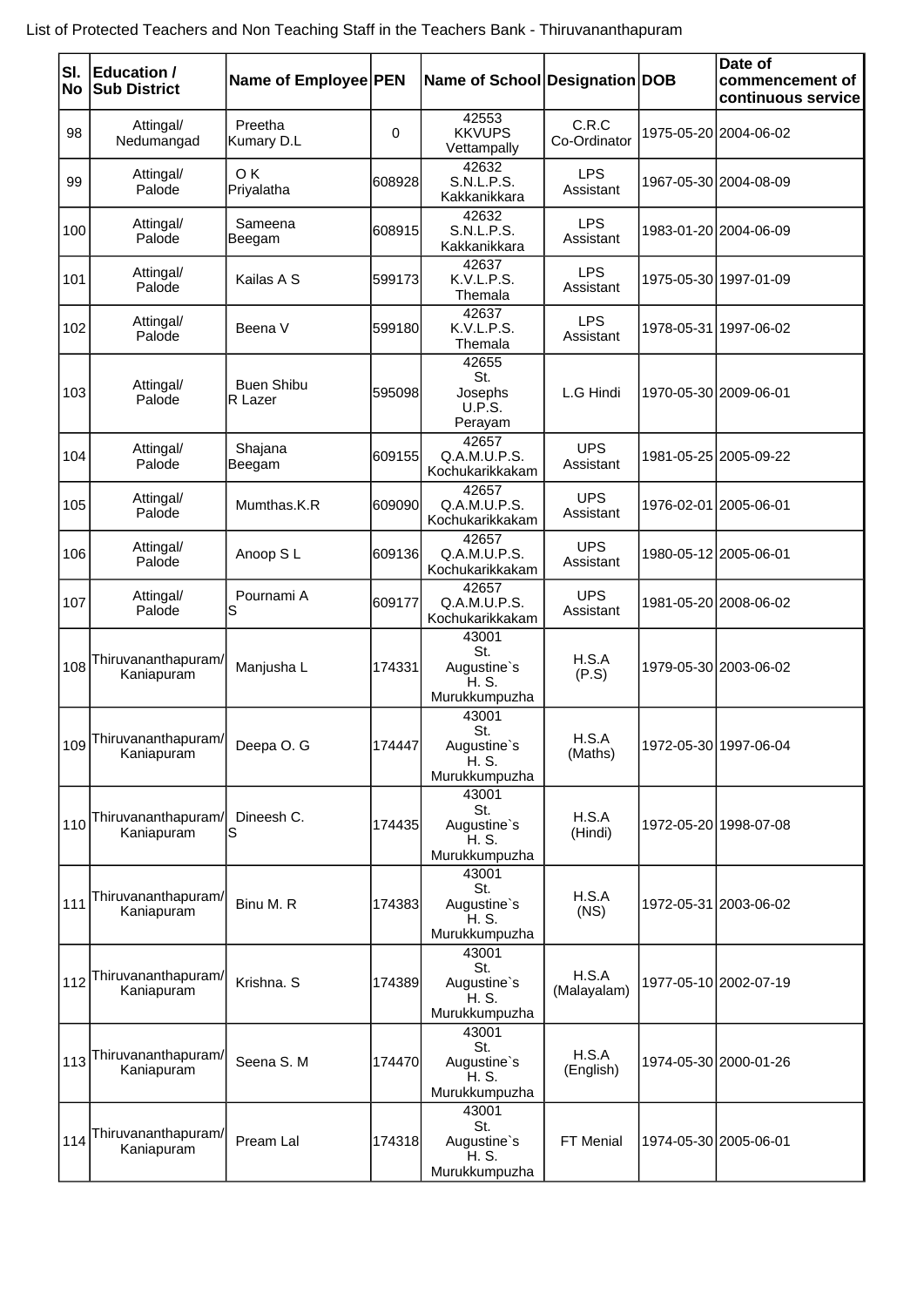| SI.<br>No | Education /<br><b>Sub District</b> | Name of Employee PEN    |        | Name of School Designation DOB                             |                         | Date of<br>commencement of<br>continuous service |
|-----------|------------------------------------|-------------------------|--------|------------------------------------------------------------|-------------------------|--------------------------------------------------|
| 115       | Thiruvananthapuram/<br>Kaniapuram  | Shylaja<br>Cletus       | 174433 | 43001<br>St.<br>Augustine's<br>H. S.<br>Murukkumpuzha      | <b>UPS</b><br>Assistant | 1979-05-25 2004-06-02                            |
| 116       | Thiruvananthapuram/<br>Kaniapuram  | Sindhu M.<br>κ          | 173336 | 43005<br>Muslim H.<br>S. For<br><b>Boys</b><br>Kaniyapuram | H.S.A<br>(Hindi)        | 1978-05-21 2001-06-08                            |
| 117       | Thiruvananthapuram/<br>Kaniapuram  | Reena P                 | 173324 | 43005<br>Muslim H.<br>S. For<br><b>Boys</b><br>Kaniyapuram | H.S.A<br>(Malayalam)    | 1970-05-31 2004-09-14                            |
| 118       | Thiruvananthapuram/<br>Kaniapuram  | Nisha S                 | 174430 | 43006<br>Muslim<br>Girls H.<br>S. S.<br>Kaniyapuram        | H.S.A<br>(Maths)        | 1976-10-12 2001-09-24                            |
| 119       | Thiruvananthapuram/<br>Kaniapuram  | Sheeba<br><b>Beevi</b>  | 172687 | 43006<br>Muslim<br>Girls H.<br>S. S.<br>Kaniyapuram        | H.S.A<br>(SS)           | 1974-05-25 2001-06-08                            |
| 120       | Thiruvananthapuram/<br>Kaniapuram  | Renjith V.<br>S         | 179430 | 43019<br>M. V. H.<br>S.<br>Thundathil                      | H.S.A<br>(Maths)        | 1975-05-21 2002-01-02                            |
| 121       | Thiruvananthapuram/<br>Kaniapuram  | Biju. V                 | 179511 | 43019<br>M. V. H.<br>S.<br>Thundathil                      | H.S.A<br>(P.S)          | 1973-05-31 2002-07-15                            |
| 122       | Thiruvananthapuram/<br>Kaniapuram  | Deepthi L.<br>T         | 179423 | 43019<br>M. V. H.<br>S.<br>Thundathil                      | H.S.A<br>(Maths)        | 1977-05-13 2002-06-05                            |
| 123       | Thiruvananthapuram/<br>Kaniapuram  | Unnikrishnan<br>INair G | 179425 | 43019<br>M. V. H.<br>S.<br>Thundathil                      | H.S.A<br>(SS)           | 1968-05-25 2001-06-11                            |
| 124       | Thiruvananthapuram/<br>Kaniapuram  | Moly S.L                | 179490 | 43019<br>M. V. H.<br>S.<br>Thundathil                      | H.S.A<br>(Malayalam)    | 1974-11-03 2004-06-02                            |
| 125       | Thiruvananthapuram/<br>Kaniapuram  | Letha . D.<br>S         | 682523 | 43019<br>M. V. H.<br>S.<br>Thundathil                      | H.S.A<br>(English)      | 1971-10-30 2006-06-05                            |
| 126       | Thiruvananthapuram/<br>Kaniapuram  | Sindhu R.<br>ΙR         | 179429 | 43019<br>M. V. H.<br>S.<br>Thundathil                      | L.G Hindi               | 1976-05-20 2002-06-05                            |
| 127       | Thiruvananthapuram/<br>Kaniapuram  | Sumith G.<br>lΚ         | 682505 | 43019<br>M. V. H.<br>S.<br>Thundathil                      | FT Menial               | 1981-08-07 2005-01-17                            |
| 128       | Thiruvananthapuram/<br>Kaniapuram  | Archana B.<br>ΙM        | 682640 | 43019<br>M. V. H.<br>S.<br>Thundathil                      | <b>UPS</b><br>Assistant | 1977-05-21 2005-09-22                            |
| 129       | Thiruvananthapuram/<br>Kaniapuram  | Manju L. R              | 179408 | 43019<br>M. V. H.<br>S.<br>Thundathil                      | <b>UPS</b><br>Assistant | 1973-05-09 2006-06-05                            |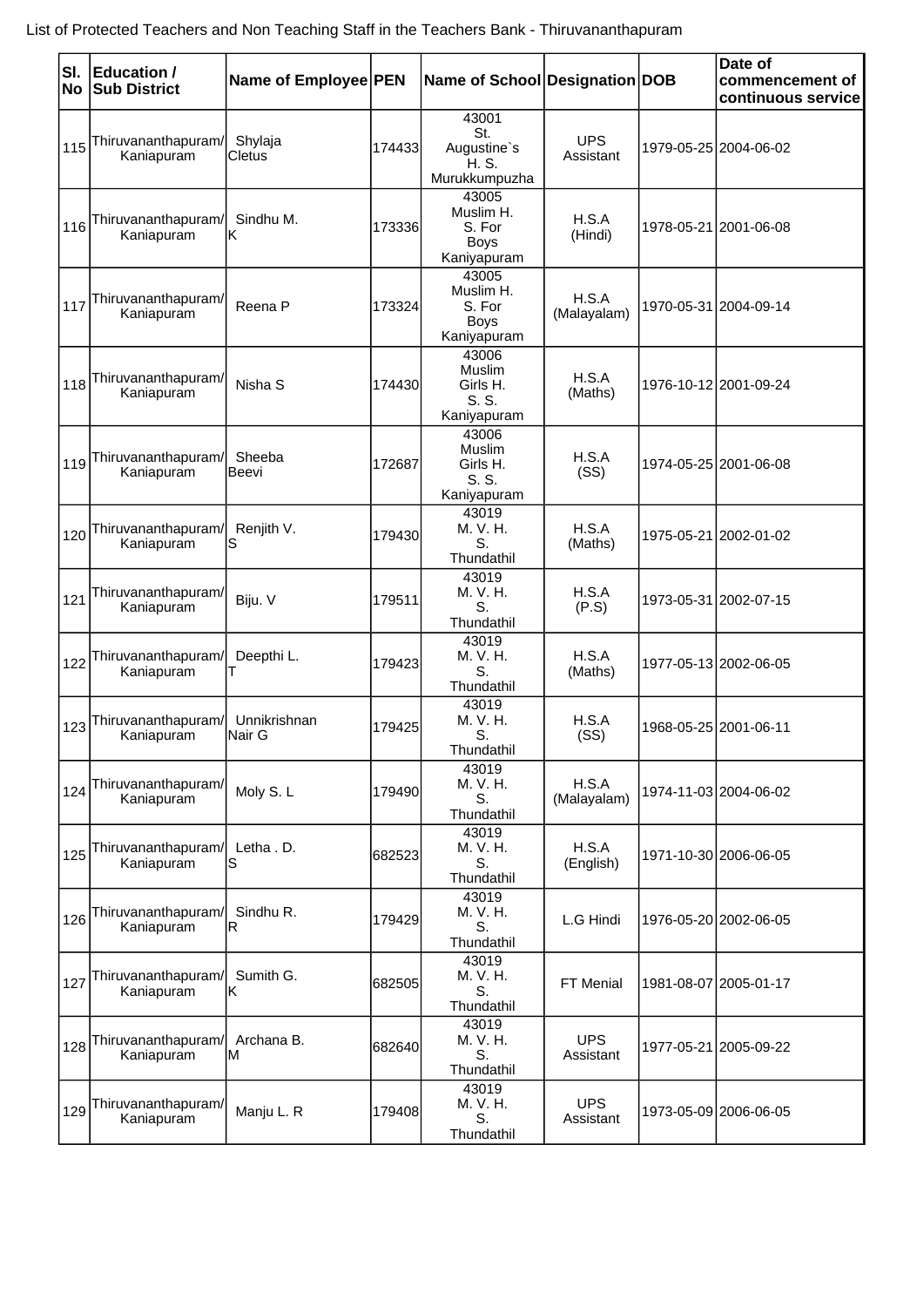| SI.<br>No | <b>Education /</b><br><b>Sub District</b>                        | Name of Employee PEN |        | Name of School Designation DOB                      |                                           |            | Date of<br>commencement of<br>continuous service |
|-----------|------------------------------------------------------------------|----------------------|--------|-----------------------------------------------------|-------------------------------------------|------------|--------------------------------------------------|
|           | Thiruvananthapuram/<br>130 Thiruvananthapuram<br>South           | Shyni<br>Jasmin      | 179942 | 43061<br>St.<br>Antony's<br>H. S. S.<br>Valiyathura | H.S.A<br>(Hindi)                          |            | 1972-03-25 2006-06-05                            |
|           | Thiruvananthapuram/<br>131 Thiruvananthapuram<br>South           | Mary Sonia           | 179954 | 43061<br>St.<br>Antony's<br>H. S. S.<br>Valiyathura | H.S.A<br>(NS)                             |            | 1976-12-07 2012-06-14                            |
|           | Thiruvananthapuram/<br>132 Thiruvananthapuram<br>North           | Prasanthi            | 676338 | 43064<br>St. Roch's<br>High<br>School,<br>Thope     | Physical<br>Education<br>Teacher<br>(H.S) |            | 1983-03-20 2011-06-01                            |
|           | Thiruvananthapuram/<br>133 Thiruvananthapuram<br>South           | K. Syamala           | 167073 | 43087<br>AMHSS<br>Thirumala                         | H.S.A<br>(P.S)                            |            | 1967-02-09 1991-06-20                            |
|           | Thiruvananthapuram/<br>134 Thiruvananthapuram Kumar<br>South     | K. Suresh            | 172464 | 43087<br>AMHSS<br>Thirumala                         | H.S.A<br>(P.S)                            |            | 1961-07-27 1993-06-07                            |
|           | Thiruvananthapuram/<br>135 Thiruvananthapuram<br>South           | V. Asha              | 167055 | 43087<br>AMHSS<br>Thirumala                         | H.S.A<br>(Maths)                          |            | 1967-05-30 1990-09-20                            |
|           | Thiruvananthapuram/<br>136 Thiruvananthapuram<br>South           | D. Padma             | 167088 | 43087<br>AMHSS<br>Thirumala                         | H.S.A<br>(Maths)                          |            | 1964-05-30 1990-10-05                            |
|           | Thiruvananthapuram/<br>137 Thiruvananthapuram Nair<br>South      | Sathi R.             | 167344 | 43087<br>AMHSS<br>Thirumala                         | H.S.A<br>(Malayalam)                      |            | 1968-05-30 1998-06-04                            |
|           | Thiruvananthapuram/<br>138 Thiruvananthapuram Sreeja<br>South    | A. S.<br> Nair       | 167352 | 43087<br>AMHSS<br>Thirumala                         | H.S.A<br>(Malayalam)                      |            | 1975-05-31 2000-06-05                            |
|           | Thiruvananthapuram/<br>139 Thiruvananthapuram<br>South           | Reena John           | 167005 | 43087<br>AMHSS<br>Thirumala                         | H.S.A<br>(Malayalam)                      |            | 1972-05-25 2000-06-05                            |
|           | Thiruvananthapuram/<br>140 Thiruvananthapuram<br>South           | Jaya T. S            | 167025 | 43087<br>AMHSS<br>Thirumala                         | H.S.A<br>(Malayalam)                      |            | 1975-05-25 2002-06-05                            |
|           | Thiruvananthapuram/<br>141 Thiruvananthapuram<br>South           | K. S.<br>Shylaja     | 172459 | 43087<br>AMHSS<br>Thirumala                         | L.G Hindi                                 |            | 1967-05-25 1997-06-02                            |
|           | Thiruvananthapuram/<br>142 Thiruvananthapuram M. Raj<br>South    | Gladstone            | 172451 | 43087<br>AMHSS<br>Thirumala                         | Clerk                                     |            | 1962-12-25 1997-09-01                            |
|           | Thiruvananthapuram/<br>143 Thiruvananthapuram<br>South           | S. Aji               | 172368 | 43087<br>AMHSS<br>Thirumala                         | <b>UPS</b><br>Assistant                   |            | 1973-05-25 1995-06-05                            |
|           | Thiruvananthapuram/<br>144 Thiruvananthapuram<br>South           | P. B.<br>Sudhi Devi  | 167290 | 43087<br>AMHSS<br>Thirumala                         | <b>UPS</b><br>Assistant                   |            | 1964-05-30 1995-06-05                            |
|           | Thiruvananthapuram/<br>145 Thiruvananthapuram<br>South           | G. I.<br>Sangeetha   | 167384 | 43087<br>AMHSS<br>Thirumala                         | <b>UPS</b><br>Assistant                   |            | 1975-05-25 1995-06-05                            |
|           | Thiruvananthapuram/<br>146 Thiruvananthapuram<br>South           | S. Sunitha           | 167327 | 43087<br>AMHSS<br>Thirumala                         | <b>UPS</b><br>Assistant                   |            | 1966-05-28 1995-06-12                            |
|           | Thiruvananthapuram/<br>147 Thiruvananthapuram<br>South           | K.R.<br>Devika       | 167317 | 43087<br>AMHSS<br>Thirumala                         | <b>UPS</b><br>Assistant                   |            | 1966-05-17 1996-06-03                            |
|           | Thiruvananthapuram/<br>148 Thiruvananthapuram<br>South           | B. V. Asa            | 167268 | 43087<br>AMHSS<br>Thirumala                         | <b>UPS</b><br>Assistant                   | 1970-05-31 | 1996-06-05                                       |
|           | Thiruvananthapuram/<br>149 Thiruvananthapuram Knox D. A<br>South | <b>Beujith</b>       | 167252 | 43087<br>AMHSS<br>Thirumala                         | <b>UPS</b><br>Assistant                   |            | 1972-05-25 1997-06-02                            |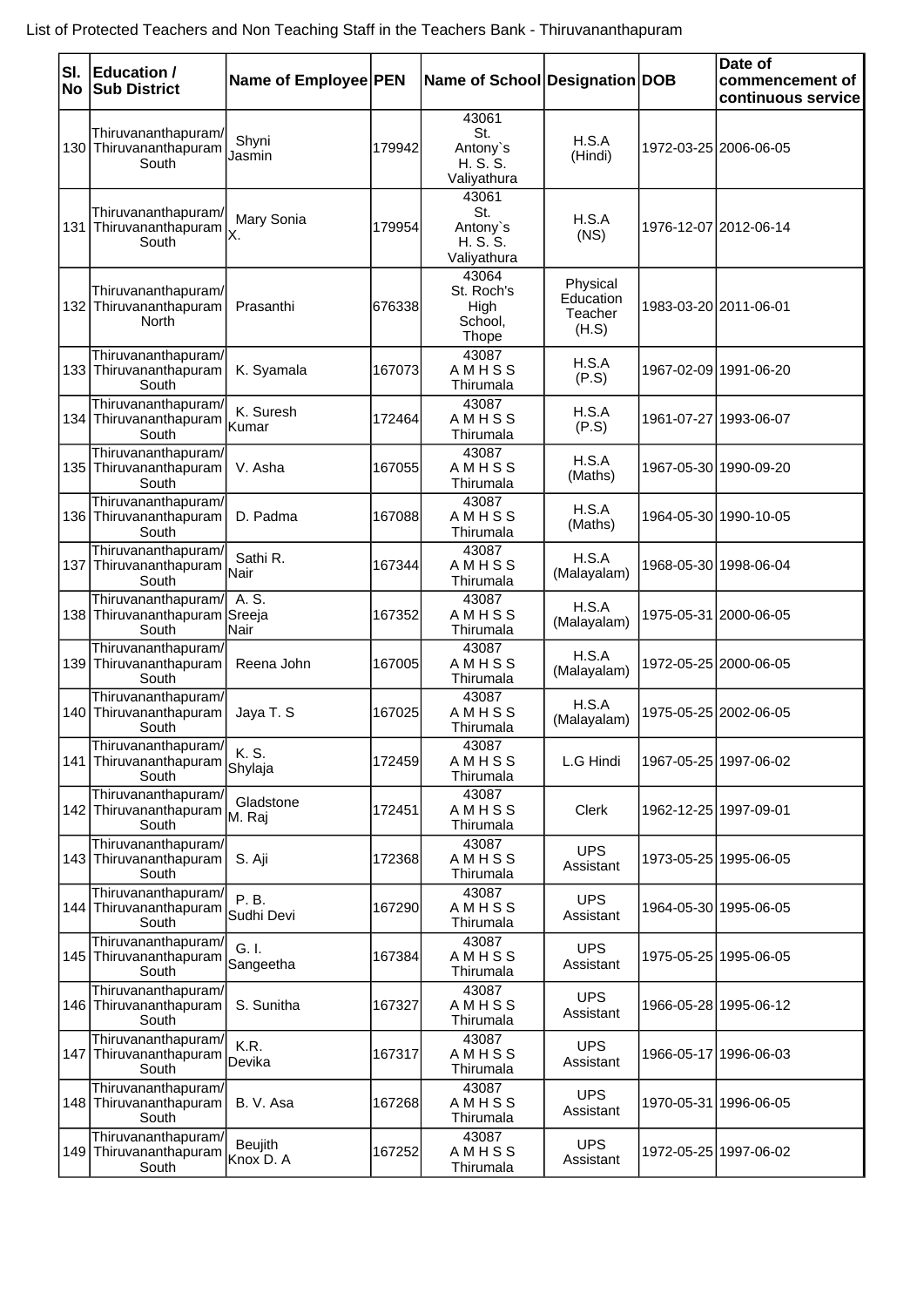| SI.<br>No | <b>Education /</b><br><b>Sub District</b>                     | Name of Employee PEN |             | Name of School Designation DOB                             |                                           | Date of<br>commencement of<br>continuous service |
|-----------|---------------------------------------------------------------|----------------------|-------------|------------------------------------------------------------|-------------------------------------------|--------------------------------------------------|
|           | Thiruvananthapuram/<br>150 Thiruvananthapuram<br>South        | Sheeja P.<br> George | 167381      | 43087<br>AMHSS<br>Thirumala                                | <b>UPS</b><br>Assistant                   | 1970-03-25 1997-06-02                            |
|           | Thiruvananthapuram/<br>151 Thiruvananthapuram<br>South        | Mar Celine           | 172420      | 43087<br>AMHSS<br>Thirumala                                | <b>UPS</b><br>Assistant                   | 1970-02-27 1997-06-02                            |
|           | Thiruvananthapuram/<br>152 Thiruvananthapuram<br>South        | N. R.<br>Rekha       | 167400      | 43087<br>AMHSS<br>Thirumala                                | <b>UPS</b><br>Assistant                   | 1965-04-30 1997-06-05                            |
|           | Thiruvananthapuram/<br>153 Thiruvananthapuram<br>South        | A. G. Asha           | 172348      | 43087<br>AMHSS<br>Thirumala                                | H.S.A<br>(Maths)                          | 1967-03-02 1998-06-01                            |
|           | Thiruvananthapuram/<br>154 Thiruvananthapuram<br>South        | Baby<br>Sheela       | 166971      | 43087<br>AMHSS<br>Thirumala                                | H.S.A<br>(English)                        | 1971-04-01 2004-06-02                            |
|           | Thiruvananthapuram/<br>155 Thiruvananthapuram<br>South        | Felix<br>Joffery     | 167135      | 43087<br>AMHSS<br>Thirumala                                | H.S.A<br>(English)                        | 1978-12-24 2004-06-02                            |
|           | Thiruvananthapuram/<br>156 Thiruvananthapuram<br>South        | Manju V              | 172884      | 43088<br>C. M. G.<br>H. S.<br>Poojappura                   | H.S.A<br>(English)                        | 1972-04-28 2000-06-05                            |
|           | Thiruvananthapuram/<br>157 Thiruvananthapuram<br>South        | Jyothi G.            | 172909      | 43088<br>C. M. G.<br>H. S.<br>Poojappura                   | <b>UPS</b><br>Assistant                   | 1972-12-06 2004-06-09                            |
|           | Thiruvananthapuram/<br>158 Thiruvananthapuram<br>South        | Sindhu A.I           | 598600      | 43253<br>S. S. D.<br>Sisuvihar<br>U. P. S.<br>Vazhuthacaud | C.R.C<br>Co-Ordinator                     | 1968-05-16 2004-06-02                            |
|           | Thiruvananthapuram/<br>159 Thiruvananthapuram<br>South        | Ajithakumari.S       | 598571      | 43253<br>S. S. D.<br>Sisuvihar<br>U. P. S.<br>Vazhuthacaud | C.R.C<br>Co-Ordinator                     | 1978-05-28 2001-06-06                            |
|           | Thiruvananthapuram/<br>160 Thiruvananthapuram<br>South        | Resmi.S              | 0           | 43253<br>S. S. D.<br>Sisuvihar<br>U. P. S.<br>Vazhuthacaud | C.R.C<br>Co-Ordinator                     | 1976-02-23 2005-06-10                            |
|           | Thiruvananthapuram/<br>161 Thiruvananthapuram<br>South        | Reshmy.R.Nair        | 0           | 43253<br>S. S. D.<br>Sisuvihar<br>U. P. S.<br>Vazhuthacaud | C.R.C<br>Co-Ordinator                     | 1980-04-20 2005-06-10                            |
|           | Thiruvananthapuram/<br>162 Thiruvananthapuram<br>South        | Kavitha.S.Nair       | 0           | 43253<br>S. S. D.<br>Sisuvihar<br>U. P. S.<br>Vazhuthacaud | C.R.C<br>Co-Ordinator                     | 1979-06-01 2005-07-04                            |
|           | Thiruvananthapuram/<br>163 Thiruvananthapuram Kumari<br>South | Pravitha<br>.P.V     | $\mathbf 0$ | 43253<br>S. S. D.<br>Sisuvihar<br>U. P. S.<br>Vazhuthacaud | C.R.C<br>Co-Ordinator                     | 1980-03-03 2006-07-15                            |
|           | Thiruvananthapuram/<br>164 Thiruvananthapuram<br>North        | Ismail.E             | 591075      | 43343<br>Concordia<br>U. P. S.<br>Peroorkada               | L.G<br>Sanskrit                           | 1972-05-15 1999-07-29                            |
|           | Thiruvananthapuram/<br>165 Thiruvananthapuram<br>North        | Saji<br>Chacko       | 591298      | 43347<br>V. M. J.<br>U. P. S.<br>Vallakadavu               | Physical<br>Education<br>Teacher<br>(U.P) | 1968-05-20 1989-06-01                            |
|           | Thiruvananthapuram/<br>166 Thiruvananthapuram Sherin<br>North | Mini<br>Mithra       | 792613      | 43350<br>U. P. S.<br>Valiaudeswaram                        | <b>UPS</b><br>Assistant                   | 1972-03-07 2000-06-05                            |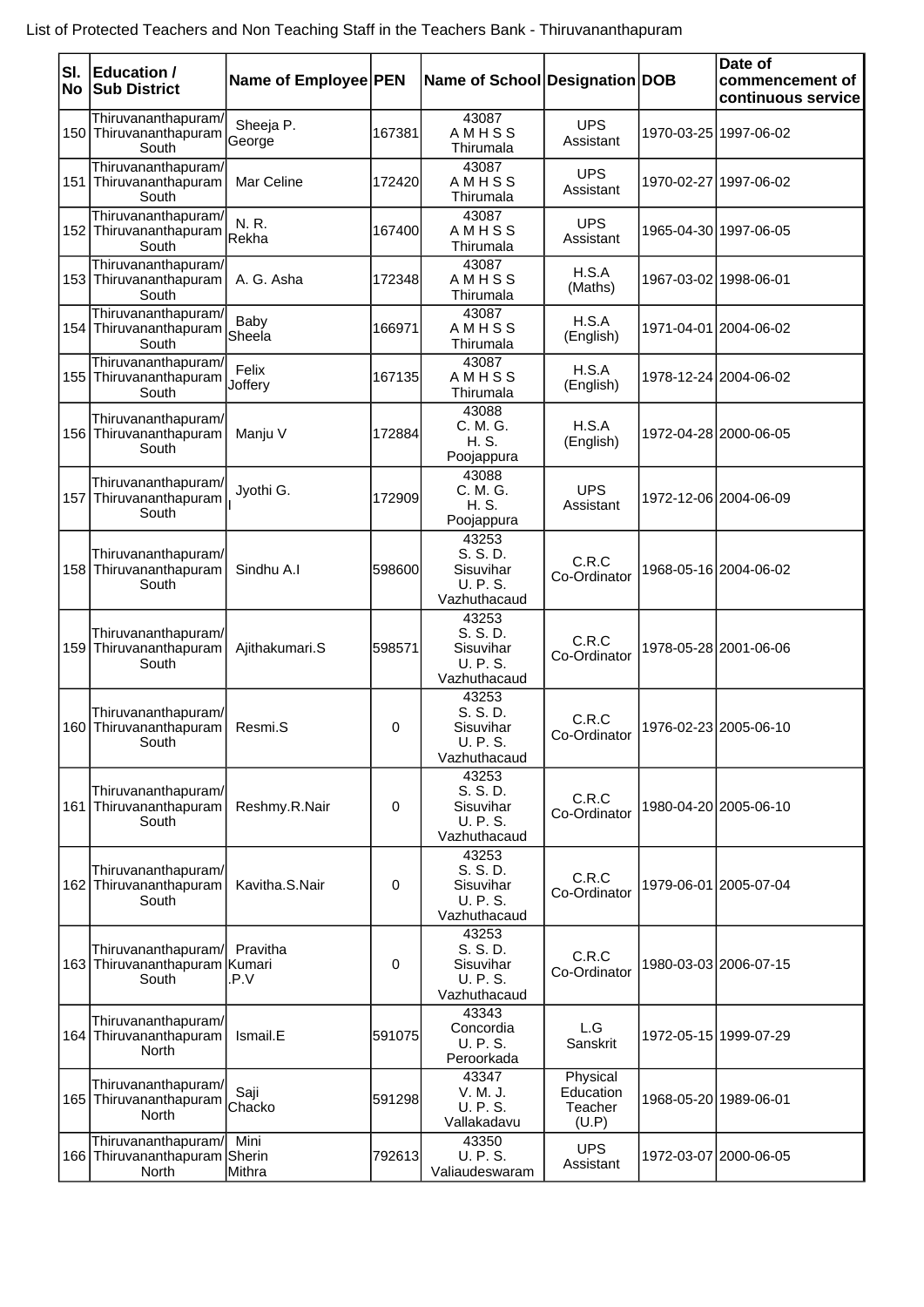| SI. | Education /<br>No Sub District                                | Name of Employee PEN        |        | Name of School Designation DOB             |                         | Date of<br>commencement of<br>continuous service |
|-----|---------------------------------------------------------------|-----------------------------|--------|--------------------------------------------|-------------------------|--------------------------------------------------|
|     | Thiruvananthapuram/<br>167 Thiruvananthapuram<br><b>North</b> | Sushama<br>Kumari           | 595238 | 43350<br>U. P. S.<br>Valiaudeswaram        | L.G<br>Sanskrit         | 1962-05-13 1994-06-06                            |
| 168 | Thiruvananthapuram/<br>Kaniapuram                             | M.S<br>Padmasree            | 594351 | 43459<br>E. V. U.<br>P. S.<br>Thonnakkal   | <b>UPS</b><br>Assistant | 1970-05-01 1997-07-16                            |
| 169 | Thiruvananthapuram/<br>Kaniapuram                             | Raji L.R                    | 595400 | 43459<br>E. V. U.<br>P. S.<br>Thonnakkal   | L.G Hindi               | 1979-04-18 2002-06-05                            |
| 170 | Neyyattinkara/<br>Balaramapuram                               | Sabu<br>David.C.H           | 174303 | 44004<br>H. S.<br>Balaramapuram            | H.S.A<br>(Maths)        | 1972-05-31 1999-06-01                            |
| 171 | Neyyattinkara/<br>Balaramapuram                               | Preetha.G.L                 | 174355 | 44004<br>H. S.<br>Balaramapuram            | H.S.A<br>(Maths)        | 1973-05-14 2005-07-15                            |
| 172 | Neyyattinkara/<br>Balaramapuram                               | Suja.S.K                    | 174448 | 44004<br>H. S.<br>Balaramapuram            | H.S.A<br>(P.S)          | 1976-05-04 1998-06-22                            |
| 173 | Neyyattinkara/<br>Balaramapuram                               | Vinod.S.R                   | 174275 | 44004<br>H. S.<br>Balaramapuram            | H.S.A<br>(Maths)        | 1970-05-31 1999-02-18                            |
| 174 | Neyyattinkara/<br>Balaramapuram                               | Sobhakumar.S                | 174476 | 44004<br>H. S.<br>Balaramapuram            | H.S.A<br>(NS)           | 1969-05-31   1997-06-02                          |
| 175 | Neyyattinkara/<br>Balaramapuram                               | Jayakumar.V                 | 174334 | 44004<br>H. S.<br>Balaramapuram            | H.S.A<br>(Malayalam)    | 1969-05-27 1999-06-01                            |
| 176 | Neyyattinkara/<br>Balaramapuram                               | Anu<br>Varghees<br>Tharakan | 174406 | 44004<br>H. S.<br>Balaramapuram            | H.S.A<br>(Malayalam)    | 1971-10-28 2000-07-10                            |
| 177 | Neyyattinkara/<br>Balaramapuram                               | Abhilash.G.J                | 650987 | 44004<br>H. S.<br>Balaramapuram            | <b>UPS</b><br>Assistant | 1986-05-27 2009-06-01                            |
| 178 | Neyyattinkara/<br>Balaramapuram                               | Sheejarani.O.R              | 651970 | 44004<br>H. S.<br>Balaramapuram            | <b>UPS</b><br>Assistant | 1972-05-25 2010-06-01                            |
| 179 | Neyyattinkara/<br>Balaramapuram                               | Lekha.J                     | 0      | 44004<br>H. S.<br>Balaramapuram            | C.R.C<br>Co-Ordinator   | 1972-05-31 2000-08-01                            |
| 180 | Neyyattinkara/<br>Neyyattinkara                               | Shahabudeen                 | 172600 | 44011<br>Leo XIII<br>H. S. S.<br>Pulluvila | H.S.A<br>(Arabic)       | 1961-02-02 1981-07-15                            |
| 181 | Neyyattinkara/<br>Parassala                                   | Kumari<br>Manju.V           | 167146 | 44016<br>V. P. M.<br>H. S.<br>Vellarada    | <b>UPS</b><br>Assistant | 1976-05-20 2005-07-06                            |
| 182 | Neyyattinkara/<br>Parassala                                   | Mridula.P                   | 167070 | 44016<br>V. P. M.<br>H. S.<br>Vellarada    | <b>UPS</b><br>Assistant | 1973-05-30 2006-06-05                            |
| 183 | Neyyattinkara/<br>Parassala                                   | Sheela.S                    | 717072 | 44016<br>V. P. M.<br>H. S.<br>Vellarada    | <b>UPS</b><br>Assistant | 1969-05-10 2006-06-07                            |
| 184 | Neyyattinkara/<br>Parassala                                   | Sheeja.P.Y                  | 166944 | 44016<br>V. P. M.<br>H. S.<br>Vellarada    | H.S.A<br>(Malayalam)    | 1974-05-15 2006-06-07                            |
| 185 | Neyyattinkara/<br>Parassala                                   | Sheeja.P.Y                  | 166944 | 44016<br>V. P. M.<br>H. S.<br>Vellarada    | H.S.A<br>(Malayalam)    | 1974-05-15 2006-06-07                            |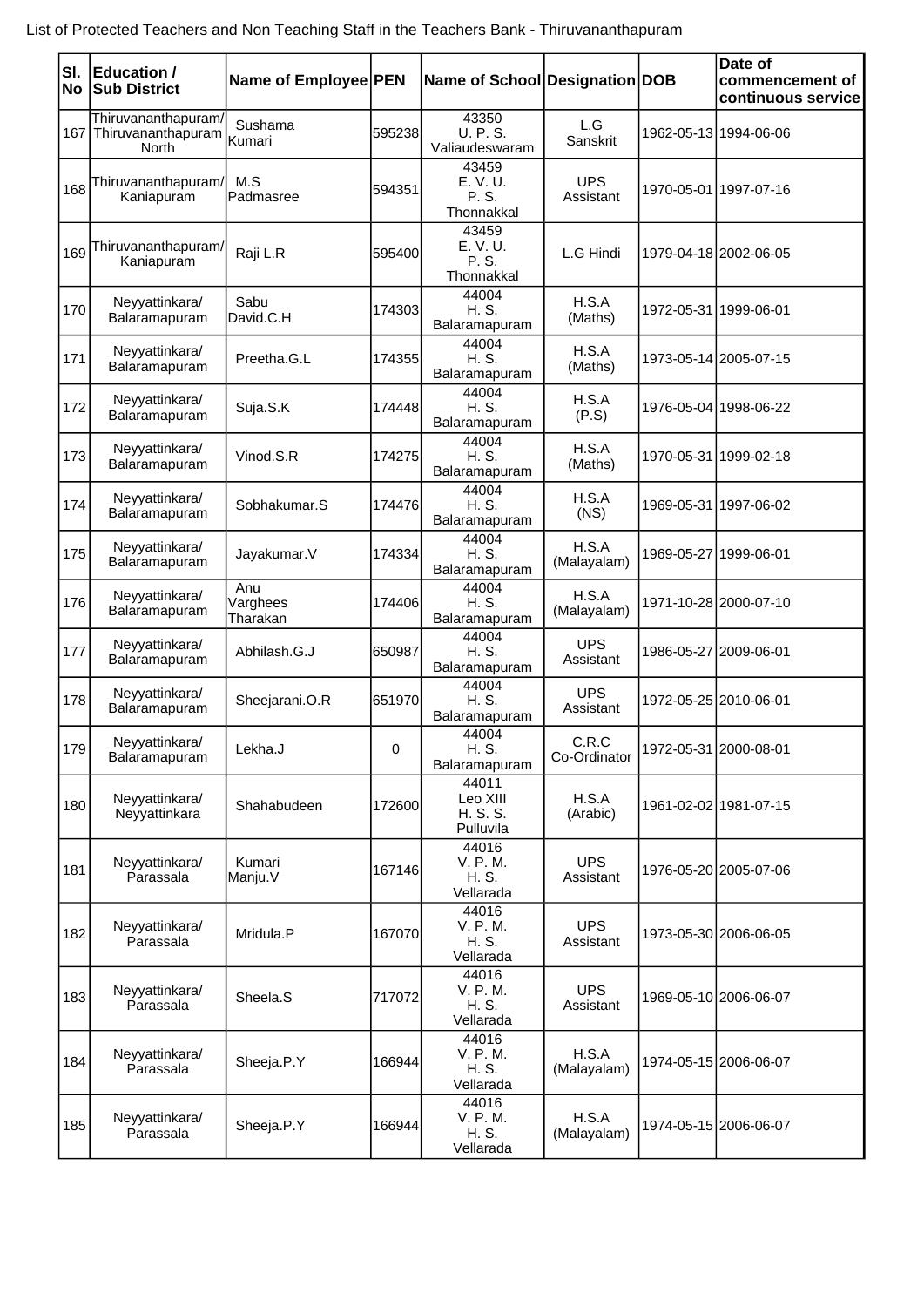| SI.<br><b>No</b> | <b>Education /</b><br><b>Sub District</b> | Name of Employee PEN |        | Name of School Designation DOB                         |                                                        | Date of<br>commencement of<br>continuous service |
|------------------|-------------------------------------------|----------------------|--------|--------------------------------------------------------|--------------------------------------------------------|--------------------------------------------------|
| 186              | Neyyattinkara/<br>Kattakada               | Narmada<br>Devi.M.B  | 651144 | 44030<br>M. G. M.<br>H. S.<br>Poozhanadu               | H.S.A<br>(Maths)                                       | 1964-03-10 1987-06-04                            |
| 187              | Neyyattinkara/<br>Kattakada               | Asha<br>Krishnen.K   | 180187 | 44030<br>M. G. M.<br>H. S.<br>Poozhanadu               | H.S.A<br>(Maths)                                       | 1964-06-01 1993-07-15                            |
| 188              | Neyyattinkara/<br>Kattakada               | Rajeev.T             | 180174 | 44030<br>M. G. M.<br>H. S.<br>Poozhanadu               | Physical<br>Education<br>Teacher<br>(H.S)              | 1963-07-28 1985-07-15                            |
| 189              | Neyyattinkara/<br>Kattakada               | Sreejithlal.S.S      | 651142 | 44030<br>M. G. M.<br>H. S.<br>Poozhanadu               | C.R.C<br>Co-Ordinator                                  | 1973-05-23 1997-07-25                            |
| 190              | Neyyattinkara/<br>Neyyattinkara           | Soumya.V             | 666761 | 44038<br>P. G. M.<br>V. H. S.<br>S.<br>Pullamala       | H.S.A<br>(English)                                     | 1984-05-13 2011-06-01                            |
| 191              | Neyyattinkara/<br>Neyyattinkara           | Sahitha<br>Rani.S.L  | 666768 | 44038<br>P. G. M.<br>V. H. S.<br>S.<br>Pullamala       | H.S.A<br>(SS)                                          | 1977-05-31 2011-06-01                            |
| 192              | Neyyattinkara/<br>Neyyattinkara           | Lalitha<br>Mabel     | 180786 | 44038<br>P. G. M.<br>V. H. S.<br>S.<br>Pullamala       | Sewing<br>Teacher<br>(H.S –<br>Package)                | 1966-05-22 1988-06-01                            |
| 193              | Neyyattinkara/<br>Neyyattinkara           | Premakumari          | 180821 | 44038<br>P. G. M.<br>V. H. S.<br>S.<br>Pullamala       | Physical<br>Education<br>Teacher<br>(H.S –<br>Package) | 1963-04-10 1989-07-27                            |
| 194              | Neyyattinkara/<br>Balaramapuram           | Vinod.V.S            | 653534 | 44045<br>P.T.M.V.H.S.S<br>Maruthoorkonam               | <b>UPS</b><br>Assistant                                | 1981-05-20 2011-06-01                            |
| 195              | Neyyattinkara/<br>Balaramapuram           | Ajithakumari.A.V     | 167095 | 44045<br>P.T.M.V.H.S.S<br>Maruthoorkonam               | H.S.A<br>(P.S)                                         | 1970-05-07 1994-06-06                            |
| 196              | Neyyattinkara/<br>Balaramapuram           | Biju.K.S             | 167045 | 44045<br>P.T.M.V.H.S.S<br>Maruthoorkonam               | H.S.A<br>(Maths)                                       | 1968-05-31 1992-07-15                            |
| 197              | Neyyattinkara/<br>Balaramapuram           | Binukumar.C.A        | 167059 | 44045<br>P.T.M.V.H.S.S<br>Maruthoorkonam               | H.S.A<br>(Maths)                                       | 1968-06-01   1993-06-07                          |
| 198              | Neyyattinkara/<br>Balaramapuram           | Prabha.K             | 167139 | 44045<br>P.T.M.V.H.S.S<br>Maruthoorkonam               | H.S.A<br>(P.S)                                         | 1966-05-25 1995-06-07                            |
| 199              | Neyyattinkara/<br>Balaramapuram           | Bindhu.L             | 180354 | 44045<br>P.T.M.V.H.S.S<br>Maruthoorkonam               | H.S.A<br>(SS)                                          | 1969-05-05 1996-07-15                            |
| 200              | Neyyattinkara/<br>Balaramapuram           | Lathakumary.B.S      | 180183 | 44045<br>P.T.M.V.H.S.S<br>Maruthoorkonam               | H.S.A<br>(Malayalam)                                   | 1969-05-15 1997-06-02                            |
| 201              | Neyyattinkara/<br>Balaramapuram           | Sreekala.D.L         | 167024 | 44045<br>P.T.M.V.H.S.S<br>Maruthoorkonam               | <b>UPS</b><br>Assistant                                | 1969-05-31   1995-07-26                          |
| 202              | Neyyattinkara/<br>Balaramapuram           | Jayasree.P.S         | 173722 | 44046<br>V. P. S.<br>H. S. S.<br>for Boys<br>Venganoor | H.S.A<br>(NS)                                          | 1974-05-31 2000-06-05                            |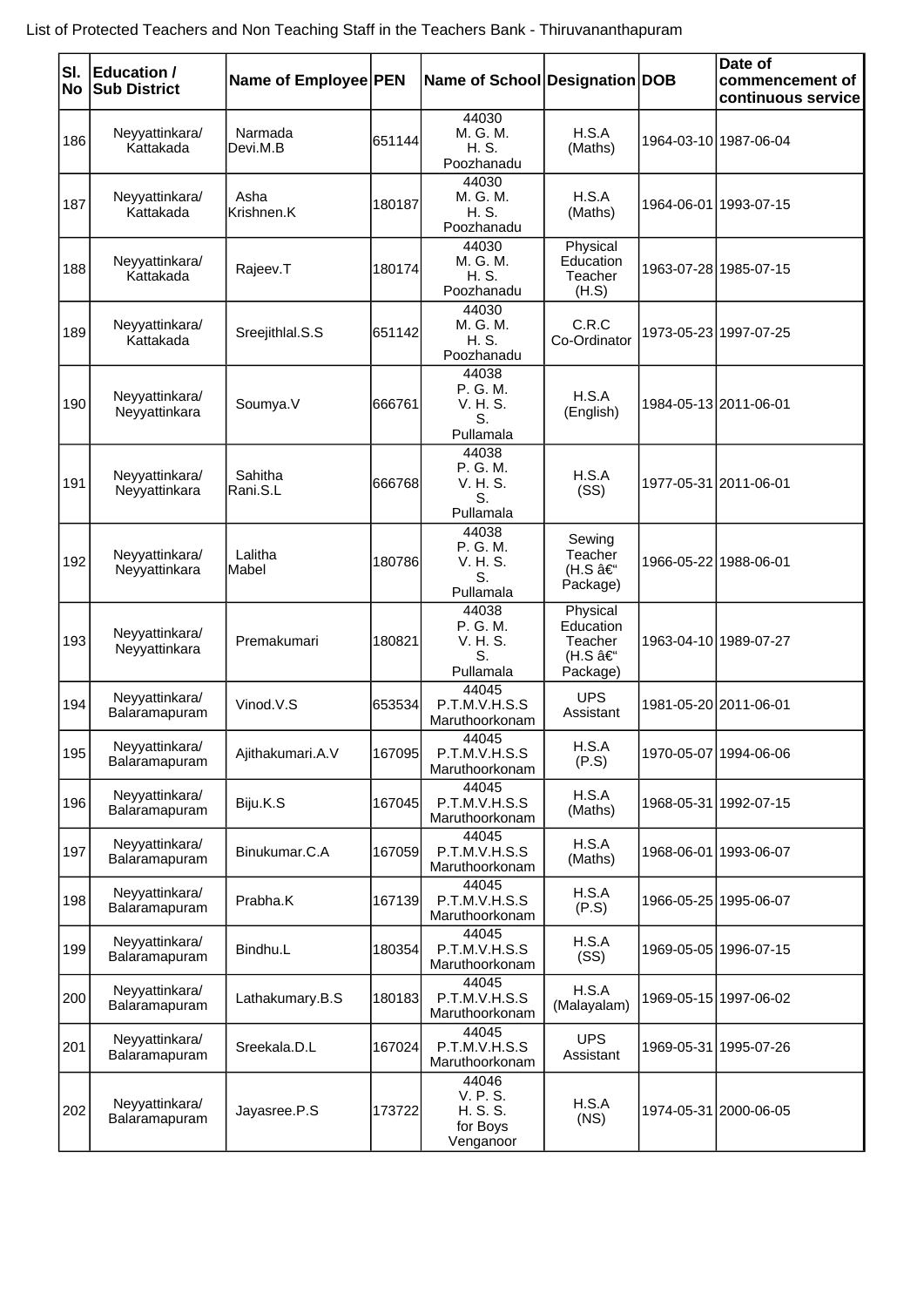| SI.<br>No | <b>Education /</b><br><b>Sub District</b> | Name of Employee PEN |        | Name of School Designation DOB                         |                                  | Date of<br>commencement of<br>continuous service |
|-----------|-------------------------------------------|----------------------|--------|--------------------------------------------------------|----------------------------------|--------------------------------------------------|
| 203       | Neyyattinkara/<br>Balaramapuram           | Ajithkumar.G.S       | 722900 | 44046<br>V. P. S.<br>H. S. S.<br>for Boys<br>Venganoor | H.S.A<br>(SS)                    | 1981-05-25 2012-06-04                            |
| 204       | Neyyattinkara/<br>Balaramapuram           | Sudhi.K.S            | 173669 | 44046<br>V. P. S.<br>H. S. S.<br>for Boys<br>Venganoor | H.S.A<br>(P.S)                   | 1970-05-30 2002-06-05                            |
| 205       | Neyyattinkara/<br>Balaramapuram           | Suma.C.L             | 514389 | 44046<br>V. P. S.<br>H. S. S.<br>for Boys<br>Venganoor | H.S.A<br>(Malayalam)             | 1974-05-25 2006-06-05                            |
| 206       | Neyyattinkara/<br>Balaramapuram           | Radhika.A.R          | 514424 | 44046<br>V. P. S.<br>H. S. S.<br>for Boys<br>Venganoor | H.S.A<br>(P.S)                   | 1979-05-01 2008-12-01                            |
| 207       | Neyyattinkara/<br>Balaramapuram           | Deepa.V.R            | 173743 | 44046<br>V. P. S.<br>H. S. S.<br>for Boys<br>Venganoor | H.S.A<br>(Maths)                 | 1975-05-30 2000-06-05                            |
| 208       | Neyyattinkara/<br>Balaramapuram           | Syam.R.P             | 674333 | 44046<br>V. P. S.<br>H. S. S.<br>for Boys<br>Venganoor | C.R.C<br>Co-Ordinator            | 1980-05-31 2011-06-01                            |
| 209       | Neyyattinkara/<br>Balaramapuram           | Santhoshkumar.M      | 674338 | 44046<br>V. P. S.<br>H. S. S.<br>for Boys<br>Venganoor | FT Menial                        | 1988-05-20 2010-12-20                            |
| 210       | Neyyattinkara/<br>Balaramapuram           | Resmi.R.P            | 690003 | 44046<br>V. P. S.<br>H. S. S.<br>for Boys<br>Venganoor | <b>UPS</b><br>Assistant          | 1983-11-02 2011-06-01                            |
| 211       | Neyyattinkara/<br>Balaramapuram           | Sasikala.S           | 689981 | 44046<br>V. P. S.<br>H. S. S.<br>for Boys<br>Venganoor | <b>UPS</b><br>Assistant          | 1971-05-20 2011-06-01                            |
| 212       | Neyyattinkara/<br>Balaramapuram           | Smitha.V.M           | 445471 | 44046<br>V. P. S.<br>H. S. S.<br>for Boys<br>Venganoor | <b>UPS</b><br>Assistant          | 1977-01-31 2011-07-07                            |
| 213       | Neyyattinkara/<br>Balaramapuram           | Preetha.R.S          | 514429 | 44046<br>V. P. S.<br>H. S. S.<br>for Boys<br>Venganoor | C.R.C<br>Co-Ordinator            | 1974-05-25 2008-06-02                            |
| 214       | Neyyattinkara/<br>Balaramapuram           | Indu.L               | 173625 | 44046<br>V. P. S.<br>H. S. S.<br>for Boys<br>Venganoor | H.S.A<br>(Hindi)                 | 1970-06-04 1999-10-08                            |
| 215       | Neyyattinkara/<br>Balaramapuram           | Margerat.G           | 671007 | 44047<br>St. Mary's<br>H. S. S.<br>Vizhinjam           | <b>Music</b><br>Teacher<br>(U.P) | 1969-05-09 2010-06-01                            |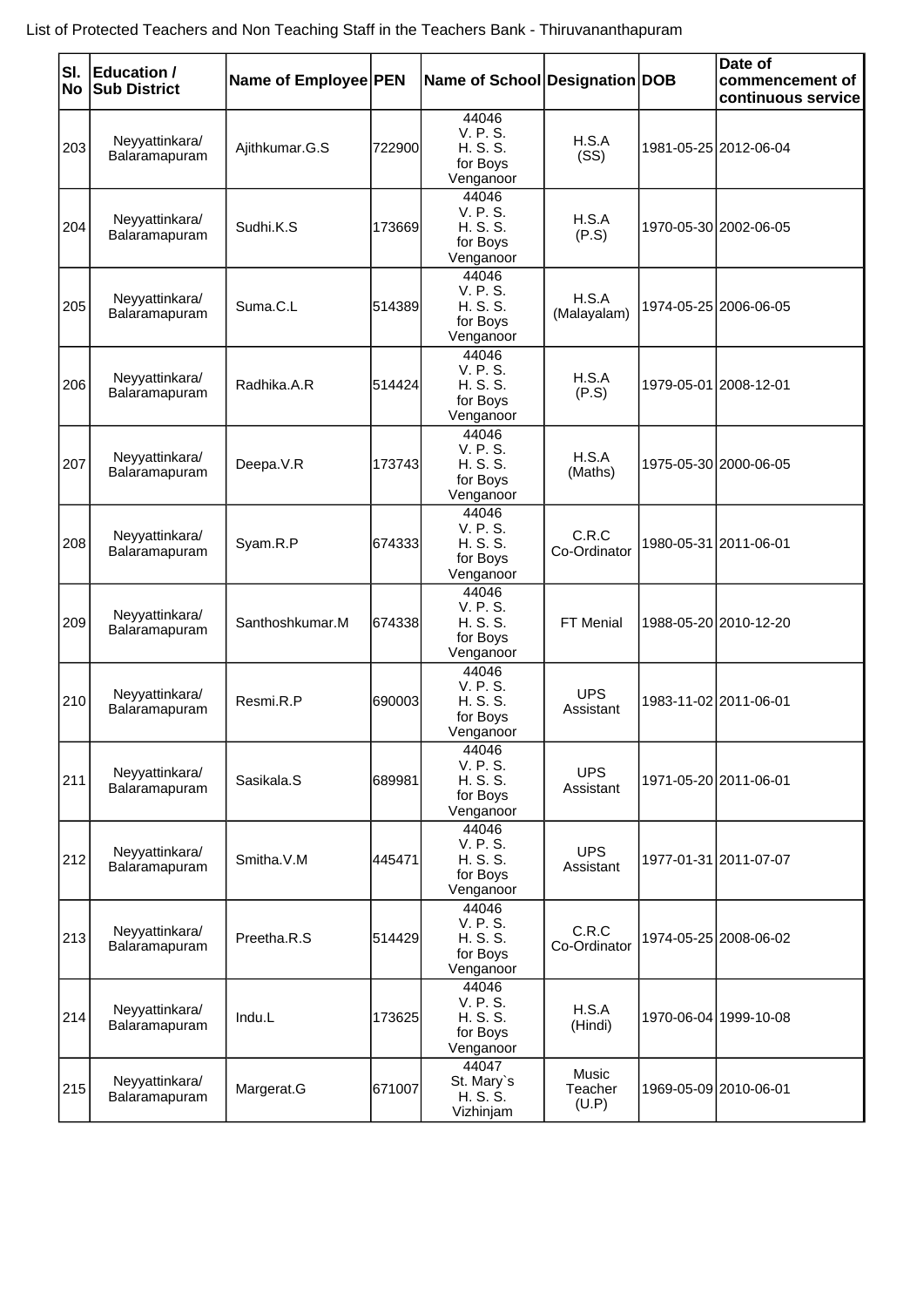| SI.<br>No | <b>Education /</b><br><b>Sub District</b> | Name of Employee PEN |        | Name of School Designation DOB           |                         | Date of<br>commencement of<br>continuous service |
|-----------|-------------------------------------------|----------------------|--------|------------------------------------------|-------------------------|--------------------------------------------------|
| 216       | Neyyattinkara/<br>Balaramapuram           | Sreeja.S             | 649274 | 44049<br>H.S.S for<br>Girls<br>Venganoor | H.S.A<br>(P.S)          | 1979-05-30 2008-06-02                            |
| 217       | Neyyattinkara/<br>Balaramapuram           | Deepa.T.S            | 172630 | 44049<br>H.S.S for<br>Girls<br>Venganoor | H.S.A<br>(Malayalam)    | 1978-05-25 2005-06-01                            |
| 218       | Neyyattinkara/<br>Balaramapuram           | Sony.V.N             | 172448 | 44049<br>H.S.S for<br>Girls<br>Venganoor | <b>UPS</b><br>Assistant | 1981-05-07 2004-06-02                            |
| 219       | Neyyattinkara/<br>Balaramapuram           | Anjana.V.T           | 172602 | 44049<br>H.S.S for<br>Girls<br>Venganoor | H.S.A<br>(English)      | 1980-05-31 2005-06-08                            |
| 220       | Neyyattinkara/<br>Balaramapuram           | Soja.S.Nair          | 643756 | 44049<br>H.S.S for<br>Girls<br>Venganoor | H.S.A<br>(English)      | 1983-10-01 2010-06-01                            |
| 221       | Neyyattinkara/<br>Balaramapuram           | Sreekala.L           | 167371 | 44049<br>H.S.S for<br>Girls<br>Venganoor | H.S.A<br>(NS)           | 1968-05-30 1997-06-02                            |
| 222       | Neyyattinkara/<br>Balaramapuram           | Maggi.G.Mohan        | 172582 | 44049<br>H.S.S for<br>Girls<br>Venganoor | H.S.A<br>(P.S)          | 1981-04-28 2005-08-31                            |
| 223       | Neyyattinkara/<br>Balaramapuram           | Sobha.P.S            | 644945 | 44049<br>H.S.S for<br>Girls<br>Venganoor | H.S.A<br>(Malayalam)    | 1976-05-31 2005-06-01                            |
| 224       | Neyyattinkara/<br>Balaramapuram           | Rajasree.K.S         | 172387 | 44049<br>H.S.S for<br>Girls<br>Venganoor | <b>UPS</b><br>Assistant | 1975-05-27 2004-06-02                            |
| 225       | Neyyattinkara/<br>Balaramapuram           | Ambujakumari.N.S     | 172507 | 44049<br>H.S.S for<br>Girls<br>Venganoor | <b>UPS</b><br>Assistant | 1970-05-20 2005-06-01                            |
| 226       | Neyyattinkara/<br>Balaramapuram           | Bindulekha.G.S       | 172450 | 44049<br>H.S.S for<br>Girls<br>Venganoor | <b>UPS</b><br>Assistant | 1972-05-20 2005-06-01                            |
| 227       | Neyyattinkara/<br>Balaramapuram           | Rekha.P              | 172455 | 44049<br>H.S.S for<br>Girls<br>Venganoor | <b>UPS</b><br>Assistant | 1979-11-01 2005-06-01                            |
| 228       | Neyyattinkara/<br>Balaramapuram           | Sangeetha.M.S        | 649282 | 44049<br>H.S.S for<br>Girls<br>Venganoor | <b>UPS</b><br>Assistant | 1979-05-25 2007-06-01                            |
| 229       | Neyyattinkara/<br>Balaramapuram           | Shalinknox.G.U       | 672285 | 44049<br>H.S.S for<br>Girls<br>Venganoor | <b>UPS</b><br>Assistant | 1984-05-31 2008-06-02                            |
| 230       | Neyyattinkara/<br>Balaramapuram           | Sindhu.V.S           | 172405 | 44049<br>H.S.S for<br>Girls<br>Venganoor | C.R.C<br>Co-Ordinator   | 1974-05-09 2002-06-05                            |
| 231       | Neyyattinkara/<br>Balaramapuram           | Satheesh.P           | 172346 | 44049<br>H.S.S for<br>Girls<br>Venganoor | FT Menial               | 1974-05-25 2006-10-05                            |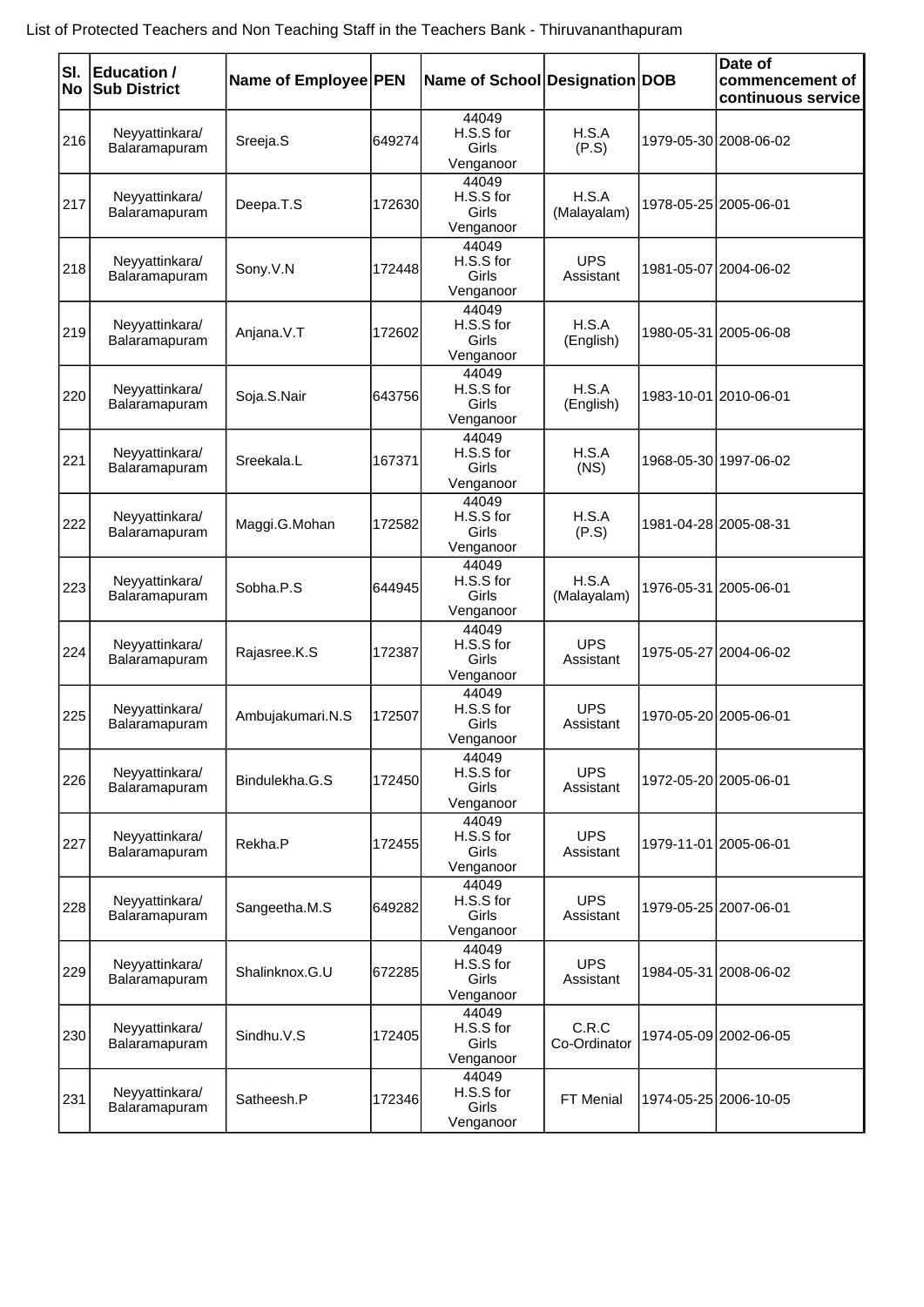| List of Protected Teachers and Non Teaching Staff in the Teachers Bank - Thiruvananthapuram |  |
|---------------------------------------------------------------------------------------------|--|
|---------------------------------------------------------------------------------------------|--|

| SI.<br>No | <b>Education /</b><br><b>Sub District</b> | Name of Employee PEN    |        | Name of School Designation DOB              |                             |            | Date of<br>commencement of<br>continuous service |
|-----------|-------------------------------------------|-------------------------|--------|---------------------------------------------|-----------------------------|------------|--------------------------------------------------|
| 232       | Neyyattinkara/<br>Balaramapuram           | Vinayakumar.T.S         | 172374 | 44049<br>H.S.S for<br>Girls<br>Venganoor    | Clerk                       | 1973-05-05 | 1999-08-02                                       |
| 233       | Neyyattinkara/<br>Neyyattinkara           | Poul<br>Sigh.J.G        | 180533 | 44052<br>Vrindavan<br>H. S.<br>Vlathankara  | C.R.C<br>Co-Ordinator       |            | 1978-05-30 2005-06-01                            |
| 234       | Neyyattinkara/<br>Neyyattinkara           | Ajith<br>Kumar.R.I      | 180501 | 44052<br>Vrindavan<br>H. S.<br>Vlathankara  | H.S.A<br>(Maths)            |            | 1966-05-31 1999-06-01                            |
| 235       | Neyyattinkara/<br>Neyyattinkara           | Priya.S.Mony            | 180552 | 44052<br>Vrindavan<br>H. S.<br>Vlathankara  | <b>UPS</b><br>Assistant     |            | 1981-05-28 2003-07-15                            |
| 236       | Neyyattinkara/<br>Neyyattinkara           | Abija.D                 | 652873 | 44052<br>Vrindavan<br>H. S.<br>Vlathankara  | H.S.A<br>(P.S)              |            | 1971-05-22 2011-06-01                            |
| 237       | Neyyattinkara/<br>Neyyattinkara           | Geetha<br>Kumari.A.K    | 180437 | 44052<br>Vrindavan<br>H. S.<br>Vlathankara  | H.S.A<br>(SS)               |            | 1962-05-24 1992-07-02                            |
| 238       | Neyyattinkara/<br>Neyyattinkara           | Radhakrishnan<br>Nair   | 180558 | 44052<br>Vrindavan<br>H. S.<br>Vlathankara  | H.S.A<br>(Malayalam)        |            | 1975-05-26 2007-06-04                            |
| 239       | Neyyattinkara/<br>Neyyattinkara           | Shaji.D                 | 180885 | 44052<br>Vrindavan<br>H. S.<br>Vlathankara  | H.S.A<br>(Hindi)            |            | 1969-05-29 1993-06-07                            |
| 240       | Neyyattinkara/<br>Neyyattinkara           | Ram<br>Sujin.R.S        | 180469 | 44052<br>Vrindavan<br>H. S.<br>Vlathankara  | C.R.C<br>Co-Ordinator       |            | 1978-05-25 2000-06-05                            |
| 241       | Neyyattinkara/<br>Kattakada               | Rajalekshmi             | 174125 | 44054<br>High<br>School<br>Vavode           | H.S.A<br>(SS)               |            | 1961-07-28 1994-07-15                            |
| 242       | Neyyattinkara/<br>Kattakada               | Sobhakumari<br>Amma.T.S | 665409 | 44054<br>High<br>School<br>Vavode           | H.S.A<br>(Hindi)            |            | 1969-05-29 1991-06-20                            |
| 243       | Neyyattinkara/<br>Kattakada               | Thejukumar<br>Sini.B.T  | 174119 | 44054<br>High<br>School<br>Vavode           | Drawing<br>Teacher<br>(H.S) |            | 1965-05-31 1994-06-06                            |
| 244       | Neyyattinkara/<br>Kattakada               | Sobhanakumari.D         | 174122 | 44054<br>High<br>School<br>Vavode           | Sewing<br>Teacher<br>(H.S)  |            | 1962-05-25 1994-07-28                            |
| 245       | Neyyattinkara/<br>Balaramapuram           | Sreesubha.K.S           | 671552 | 44057<br>M. C. H.<br>S. S.<br>Kottukalkonam | H.S.A<br>(English)          |            | 1976-05-31 2005-07-07                            |
| 246       | Neyyattinkara/<br>Balaramapuram           | Praveen<br>Kumar.A.M    | 174562 | 44057<br>M. C. H.<br>S. S.<br>Kottukalkonam | H.S.A<br>(NS)               |            | 1970-05-30 1997-08-25                            |
| 247       | Neyyattinkara/<br>Balaramapuram           | Sreekumari.S.L          | 174636 | 44057<br>M. C. H.<br>S. S.<br>Kottukalkonam | H.S.A<br>(NS)               |            | 1973-05-30 2003-06-03                            |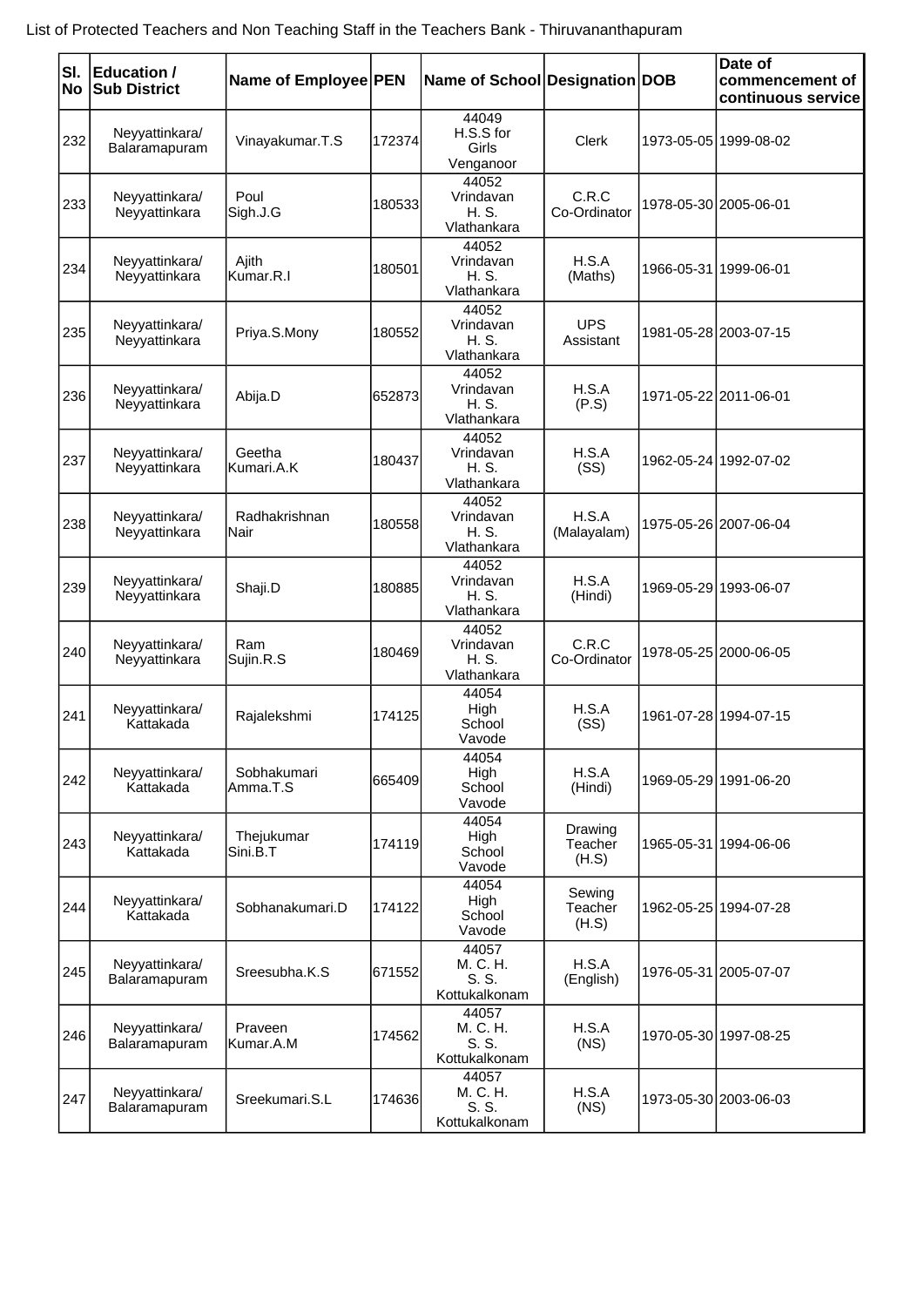|  |  |  |  | List of Protected Teachers and Non Teaching Staff in the Teachers Bank - Thiruvananthapuram |
|--|--|--|--|---------------------------------------------------------------------------------------------|
|--|--|--|--|---------------------------------------------------------------------------------------------|

| SI.<br>No | <b>Education /</b><br><b>Sub District</b> | Name of Employee PEN    |        | Name of School Designation DOB              |                         | Date of<br>commencement of<br>continuous service |
|-----------|-------------------------------------------|-------------------------|--------|---------------------------------------------|-------------------------|--------------------------------------------------|
| 248       | Neyyattinkara/<br>Balaramapuram           | Renuka.N                | 174559 | 44057<br>M. C. H.<br>S. S.<br>Kottukalkonam | H.S.A<br>(English)      | 1971-05-27 2003-06-05                            |
| 249       | Neyyattinkara/<br>Balaramapuram           | Priya.N                 | 174669 | 44057<br>M. C. H.<br>S. S.<br>Kottukalkonam | H.S.A<br>(Maths)        | 1975-02-10 2002-06-05                            |
| 250       | Neyyattinkara/<br>Balaramapuram           | Santhi<br>Surendran.V.S | 174731 | 44057<br>M. C. H.<br>S. S.<br>Kottukalkonam | H.S.A<br>(P.S)          | 1981-04-12 2005-07-07                            |
| 251       | Neyyattinkara/<br>Balaramapuram           | Vinod.Y                 | 671563 | 44057<br>M. C. H.<br>S. S.<br>Kottukalkonam | H.S.A<br>(P.S)          | 1978-05-26 2008-06-02                            |
| 252       | Neyyattinkara/<br>Balaramapuram           | Rema<br>Devi.M.S        | 174585 | 44057<br>M. C. H.<br>S. S.<br>Kottukalkonam | H.S.A<br>(Maths)        | 1973-06-02 2002-06-05                            |
| 253       | Neyyattinkara/<br>Balaramapuram           | Indulal.A.V             | 174789 | 44057<br>M. C. H.<br>S. S.<br>Kottukalkonam | H.S.A<br>(SS)           | 1978-06-01 2004-06-02                            |
| 254       | Neyyattinkara/<br>Balaramapuram           | Sheeja<br>Rani.P.G      | 174650 | 44057<br>M. C. H.<br>S. S.<br>Kottukalkonam | H.S.A<br>(SS)           | 1977-05-14 2000-06-05                            |
| 255       | Neyyattinkara/<br>Balaramapuram           | Sajitha.M.V             | 174681 | 44057<br>M. C. H.<br>S. S.<br>Kottukalkonam | H.S.A<br>(Malayalam)    | 1974-05-30 2004-06-02                            |
| 256       | Neyyattinkara/<br>Balaramapuram           | Vipin.S.P               | 671559 | 44057<br>M. C. H.<br>S. S.<br>Kottukalkonam | H.S.A<br>(Malayalam)    | 1983-05-31 2007-06-04                            |
| 257       | Neyyattinkara/<br>Balaramapuram           | Aswathy.S.S             | 671580 | 44057<br>M. C. H.<br>S. S.<br>Kottukalkonam | <b>UPS</b><br>Assistant | 1981-04-20 2007-06-04                            |
| 258       | Neyyattinkara/<br>Balaramapuram           | Beena.P.Nair            | 671574 | 44057<br>M. C. H.<br>S. S.<br>Kottukalkonam | <b>UPS</b><br>Assistant | 1982-05-12 2008-06-03                            |
| 259       | Neyyattinkara/<br>Balaramapuram           | Shan.R                  | 174800 | 44057<br>M. C. H.<br>S. S.<br>Kottukalkonam | <b>UPS</b><br>Assistant | 1981-05-03 2007-06-04                            |
| 260       | Neyyattinkara/<br>Balaramapuram           | Pyari.S                 | 671322 | 44057<br>M. C. H.<br>S. S.<br>Kottukalkonam | <b>UPS</b><br>Assistant | 1986-05-05 2008-06-03                            |
| 261       | Neyyattinkara/<br>Balaramapuram           | Harikrishnan. V.K       | 671570 | 44057<br>M. C. H.<br>S. S.<br>Kottukalkonam | <b>UPS</b><br>Assistant | 1975-04-30 2008-06-04                            |
| 262       | Neyyattinkara/<br>Balaramapuram           | Sugandhi.M.S            | 174743 | 44057<br>M. C. H.<br>S. S.<br>Kottukalkonam | FT Menial               | 1968-05-31 2004-09-14                            |
| 263       | Neyyattinkara/<br>Balaramapuram           | Dayana.R.M              | 671564 | 44057<br>M. C. H.<br>S. S.<br>Kottukalkonam | C.R.C<br>Co-Ordinator   | 1980-09-25 2007-06-04                            |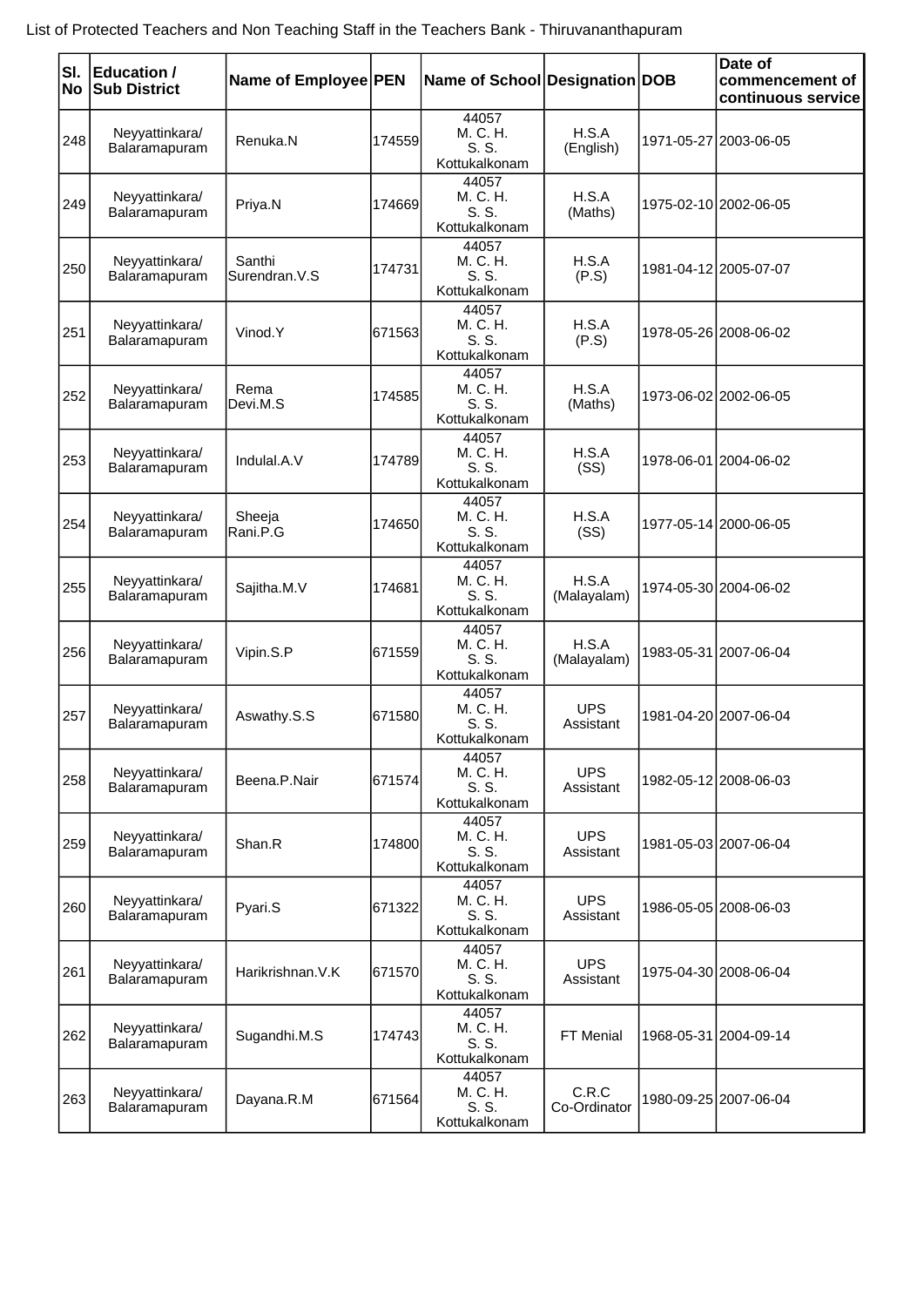| List of Protected Teachers and Non Teaching Staff in the Teachers Bank - Thiruvananthapuram |  |
|---------------------------------------------------------------------------------------------|--|
|---------------------------------------------------------------------------------------------|--|

| SI. | <b>Education /</b>              |                        |        |                                              |                                           |            | Date of                               |
|-----|---------------------------------|------------------------|--------|----------------------------------------------|-------------------------------------------|------------|---------------------------------------|
| No  | <b>Sub District</b>             | Name of Employee PEN   |        | Name of School Designation DOB               |                                           |            | commencement of<br>continuous service |
| 264 | Neyyattinkara/<br>Kattakada     | Ajithakumari.V         | 173067 | 44058<br>K. P. M.<br>H. S.<br>Krishnapuram   | Sewing<br>Teacher<br>(H.S)                |            | 1979-04-16 2002-08-28                 |
| 265 | Neyyattinkara/<br>Neyyattinkara | Bindhu.G.G             | 717136 | 44065<br>Victory V.<br>H.S.S.<br>Olathanni   | C.R.C<br>Co-Ordinator                     |            | 1974-05-31 2003-01-01                 |
| 266 | Neyyattinkara/<br>Neyyattinkara | Padmakumari<br>Amma, S | 717144 | 44065<br>Victory V.<br>H. S. S.<br>Olathanni | C.R.C<br>Co-Ordinator                     |            | 1965-05-22 2001-06-06                 |
| 267 | Neyyattinkara/<br>Neyyattinkara | Nisha.M.R              | 180683 | 44065<br>Victory V.<br>H. S. S.<br>Olathanni | H.S.A<br>(Malayalam)                      |            | 1975-05-20 0200-06-05                 |
| 268 | Neyyattinkara/<br>Neyyattinkara | Sheeba.S               | 180665 | 44065<br>Victory V.<br>H. S. S.<br>Olathanni | H.S.A<br>(SS)                             |            | 1963-07-14 2001-06-06                 |
| 269 | Neyyattinkara/<br>Neyyattinkara | Premalatha, P.B        | 180742 | 44065<br>Victory V.<br>H. S. S.<br>Olathanni | C.R.C<br>Co-Ordinator                     |            | 1969-05-30 1998-06-01                 |
| 270 | Neyyattinkara/<br>Neyyattinkara | Lal.D.T                | 666888 | 44065<br>Victory V.<br>H. S. S.<br>Olathanni | Physical<br>Education<br>Teacher<br>(H.S) |            | 1976-05-31 2006-08-01                 |
| 271 | Neyyattinkara/<br>Neyyattinkara | Padmakumari<br>Amma. S | 717144 | 44065<br>Victory V.<br>H. S. S.<br>Olathanni | C.R.C<br>Co-Ordinator                     |            | 1965-05-22 2001-06-06                 |
| 272 | Neyyattinkara/<br>Neyyattinkara | Sindhu.S.R             | 717991 | 44065<br>Victory V.<br>H.S.S.<br>Olathanni   | C.R.C<br>Co-Ordinator                     |            | 1968-05-26 2001-06-06                 |
| 273 | Neyyattinkara/<br>Neyyattinkara | Suma.P.S               | 717993 | 44065<br>Victory V.<br>H. S. S.<br>Olathanni | C.R.C<br>Co-Ordinator                     |            | 1974-09-02 2002-06-05                 |
| 274 | Neyyattinkara/<br>Neyyattinkara | Selin.P.Rini           | 180735 | 44065<br>Victory V.<br>H.S.S.<br>Olathanni   | C.R.C<br>Co-Ordinator                     |            | 1972-05-31 1998-06-01                 |
| 275 | Neyyattinkara/<br>Neyyattinkara | Umadevi.l              | 180740 | 44065<br>Victory V.<br>H. S. S.<br>Olathanni | C.R.C<br>Co-Ordinator                     |            | 1976-05-21 1999-06-01                 |
| 276 | Neyyattinkara/<br>Neyyattinkara | Jeetha.V.G             | 180648 | 44065<br>Victory V.<br>H.S.S.<br>Olathanni   | C.R.C<br>Co-Ordinator                     |            | 1966-05-30 1998-07-31                 |
| 277 | Neyyattinkara/<br>Neyyattinkara | Judy.O.N               | 180733 | 44065<br>Victory V.<br>H. S. S.<br>Olathanni | C.R.C<br>Co-Ordinator                     |            | 1973-05-03 1998-06-01                 |
| 278 | Neyyattinkara/<br>Neyyattinkara | Anitha.L.Raj           | 180651 | 44065<br>Victory V.<br>H. S. S.<br>Olathanni | C.R.C<br>Co-Ordinator                     |            | 1968-05-11 2001-06-06                 |
| 279 | Neyyattinkara/<br>Balaramapuram | Jaya.P.S               | 0      | 44225<br>D.V.L.P.S<br>Thalayal               | <b>LPS</b><br>Assistant                   | 1965-04-30 | 1999-06-01                            |
| 280 | Neyyattinkara/<br>Balaramapuram | Veena.B.Nair           | 0      | 44225<br>D.V.L.P.S<br>Thalayal               | <b>LPS</b><br>Assistant                   |            | 1997-05-15 2005-09-09                 |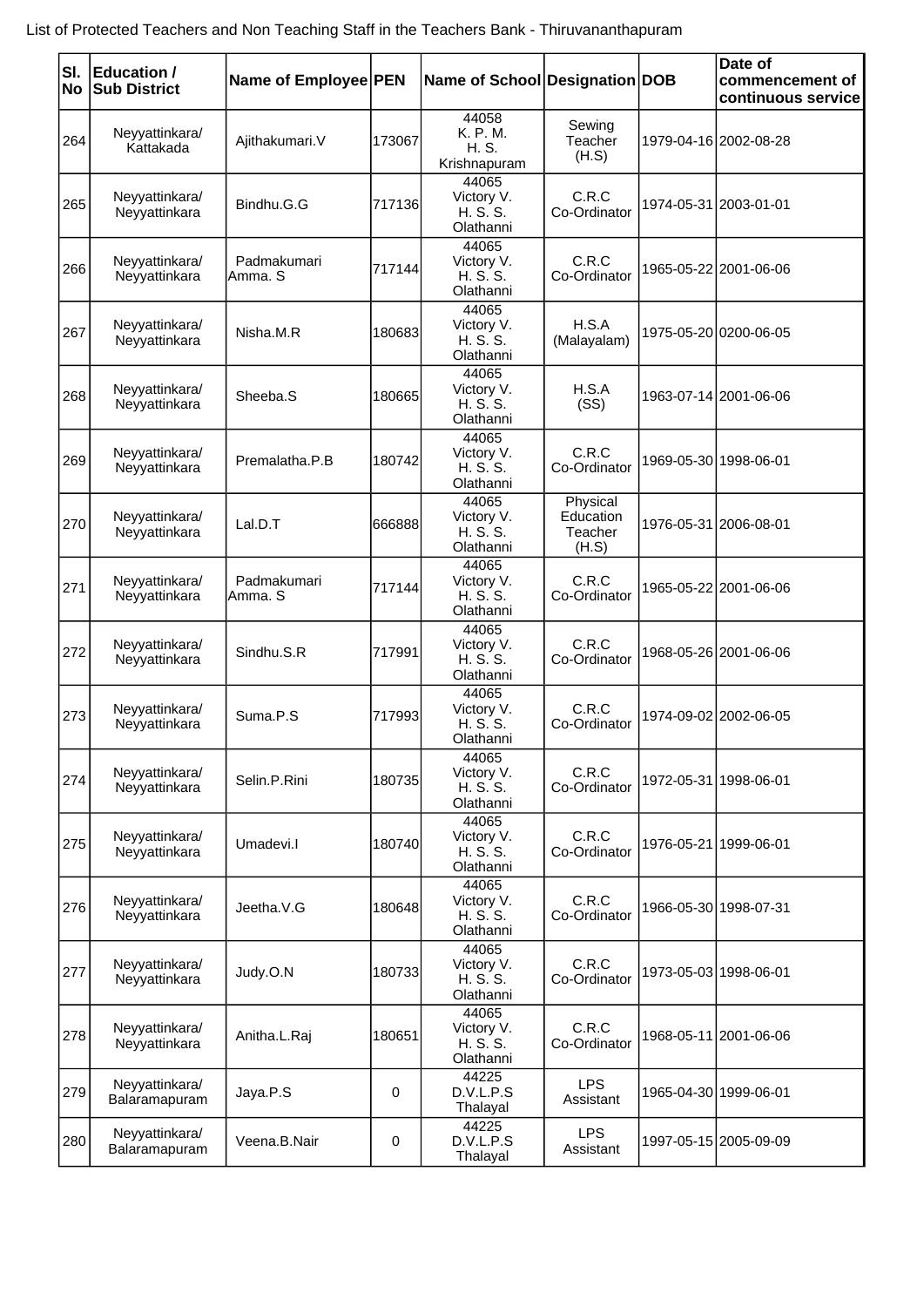| SI.<br><b>No</b> | <b>Education /</b><br><b>Sub District</b> | Name of Employee PEN |        | Name of School Designation DOB                   |                         | Date of<br>commencement of<br>continuous service |
|------------------|-------------------------------------------|----------------------|--------|--------------------------------------------------|-------------------------|--------------------------------------------------|
| 281              | Neyyattinkara/<br>Balaramapuram           | Resmimol.N           | 0      | 44225<br>D.V.L.P.S<br>Thalayal                   | LPS<br>Assistant        | 1979-01-26 2004-09-23                            |
| 282              | Neyyattinkara/<br>Balaramapuram           | Sandhya.P.S          | 0      | 44225<br>D.V.L.P.S<br>Thalayal                   | <b>LPS</b><br>Assistant | 1975-06-01 2001-06-06                            |
| 283              | Neyyattinkara/<br>Balaramapuram           | Shini.T.S            | 593237 | 44226<br><b>B. F. ML.</b><br>P. S.<br>Avanakuzhi | <b>LPS</b><br>Assistant | 1983-06-22 2005-09-09                            |
| 284              | Neyyattinkara/<br>Balaramapuram           | Lini L.D             | 682507 | 44247<br>L. M U. P.<br>S.<br>Adimalathura        | <b>UPS</b><br>Assistant | 1973-05-23 1992-07-15                            |
| 285              | Neyyattinkara/<br>Balaramapuram           | Jiji. F.R            | 682506 | 44247<br>L. M U. P.<br>S.<br>Adimalathura        | <b>UPS</b><br>Assistant | 1967-05-30 1993-06-07                            |
| 286              | Neyyattinkara/<br>Balaramapuram           | Geetha.B             | 682508 | 44247<br>L. M U. P.<br>S.<br>Adimalathura        | <b>UPS</b><br>Assistant | 1969-05-09 1993-07-15                            |
| 287              | Neyyattinkara/<br>Balaramapuram           | Girija.S             | 682509 | 44247<br>L. M U. P.<br>S.<br>Adimalathura        | <b>UPS</b><br>Assistant | 1965-04-23 1994-07-15                            |
| 288              | Neyyattinkara/<br>Balaramapuram           | Lawrence.B           | 682510 | 44247<br>L. M U. P.<br>S.<br>Adimalathura        | <b>UPS</b><br>Assistant | 1970-02-03 1994-07-15                            |
| 289              | Neyyattinkara/<br>Balaramapuram           | Jayaraj<br>Victor    | 682511 | 44247<br>L. M U. P.<br>S.<br>Adimalathura        | <b>UPS</b><br>Assistant | 1965-05-25 1994-07-27                            |
| 290              | Neyyattinkara/<br>Balaramapuram           | Christudas.C.K       | 682512 | 44247<br>L. M U. P.<br>S.<br>Adimalathura        | <b>UPS</b><br>Assistant | 1967-05-30 1995-06-05                            |
| 291              | Neyyattinkara/<br>Balaramapuram           | Shyni.S              | 682514 | 44247<br>L. M U. P.<br>S.<br>Adimalathura        | <b>UPS</b><br>Assistant | 1970-05-29 1995-01-05                            |
| 292              | Neyyattinkara/<br>Balaramapuram           | Asharaj.T.M          | 682520 | 44247<br>L. M U. P.<br>S.<br>Adimalathura        | L.G Hindi<br>(PT)       | 1975-05-31   1995-05-29                          |
| 293              | Neyyattinkara/<br>Balaramapuram           | Wahab.A              | 598418 | 44247<br>L. M U. P.<br>S.<br>Adimalathura        | L.G Arabic              | 1963-05-20 1995-07-15                            |
| 294              | Neyyattinkara/<br>Balaramapuram           | Sheeja Das<br>S.V    | 682515 | 44247<br>L. M U. P.<br>S.<br>Adimalathura        | <b>UPS</b><br>Assistant | 1973-05-30 1996-07-15                            |
| 295              | Neyyattinkara/<br>Balaramapuram           | Jessy.S.Joy          | 682517 | 44247<br>L. M U. P.<br>S.<br>Adimalathura        | <b>UPS</b><br>Assistant | 1975-05-28 1996-07-15                            |
| 296              | Neyyattinkara/<br>Balaramapuram           | Krishnakala.K.L      | 0      | 44247<br>L. M U. P.<br>S.<br>Adimalathura        | <b>UPS</b><br>Assistant | 1971-05-31 1988-07-09                            |
| 297              | Neyyattinkara/<br>Balaramapuram           | Beeja.D.S            | 0      | 44247<br>L. M U. P.<br>S.<br>Adimalathura        | <b>UPS</b><br>Assistant | 1975-04-11 2001-06-06                            |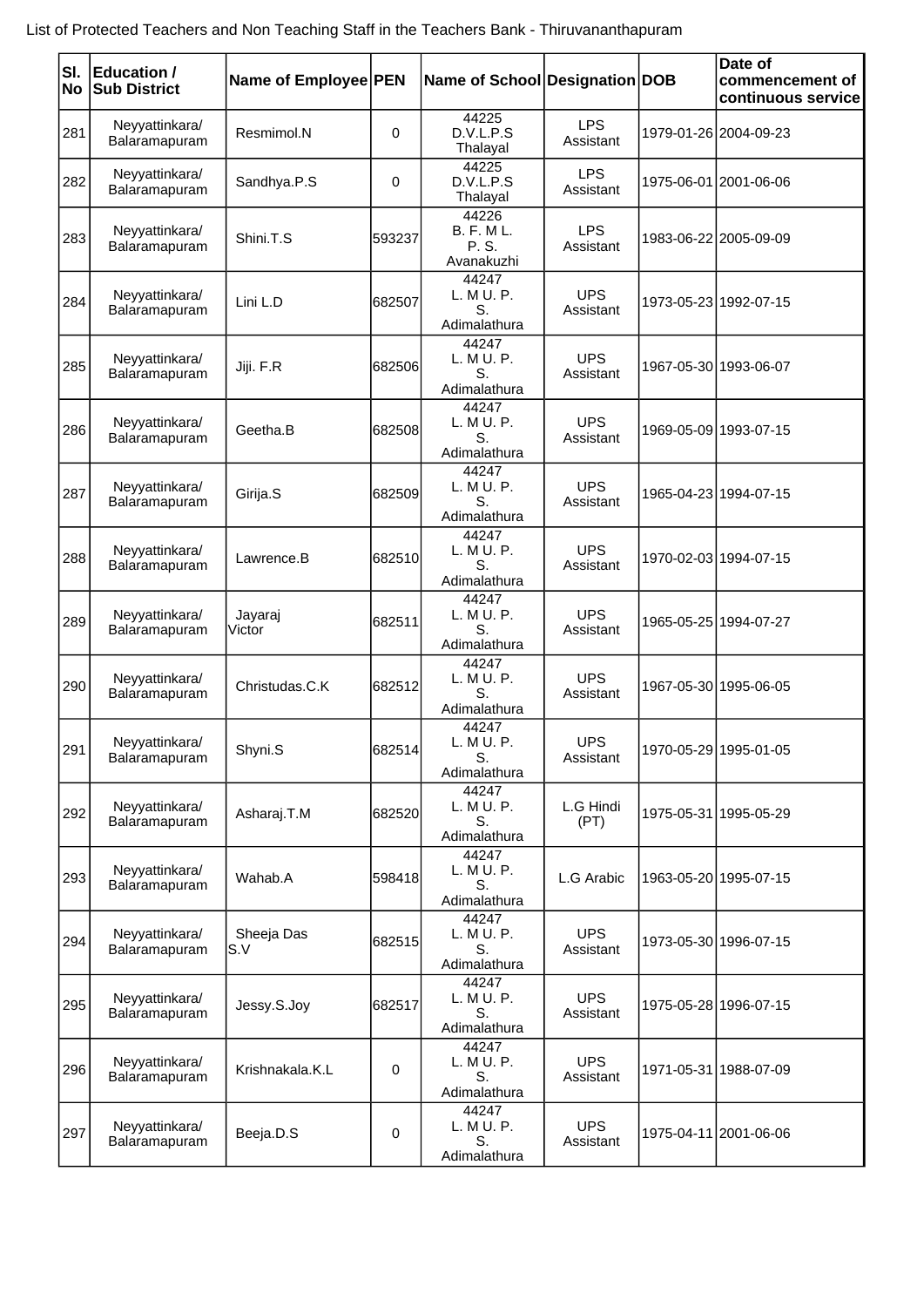| SI.<br>No | <b>Education /</b><br><b>Sub District</b> | Name of Employee PEN              |        | Name of School Designation DOB              |                         |                       | Date of<br>commencement of<br>continuous service |
|-----------|-------------------------------------------|-----------------------------------|--------|---------------------------------------------|-------------------------|-----------------------|--------------------------------------------------|
| 298       | Neyyattinkara/<br>Balaramapuram           | Malini.L                          | 673534 | 44248<br>M. V U. P.<br>S. Chowara           | <b>UPS</b><br>Assistant |                       | 1981-05-30 2005-06-01                            |
| 299       | Neyyattinkara/<br>Balaramapuram           | Shamna.C.Nath                     | 673500 | 44248<br>M. V U. P.<br>S. Chowara           | <b>UPS</b><br>Assistant |                       | 1978-05-30 2004-08-19                            |
| 300       | Neyyattinkara/<br>Balaramapuram           | Remakumari.R                      | 0      | 44248<br>M. V U. P.<br>S. Chowara           | <b>UPS</b><br>Assistant | 0000-00-00 2005-06-01 |                                                  |
| 301       | Neyyattinkara/<br>Balaramapuram           | Rajesh<br>Kumar.K.S               | 0      | 44248<br>M. V U. P.<br>S. Chowara           | <b>UPS</b><br>Assistant |                       | 1964-04-25 2005-06-01                            |
| 302       | Neyyattinkara/<br>Balaramapuram           | Reji.S.L                          | 0      | 44248<br>M. V U. P.<br>S. Chowara           | <b>UPS</b><br>Assistant |                       | 1974-05-03 2005-06-01                            |
| 303       | Neyyattinkara/<br>Balaramapuram           | Bilmi.S.Ravi                      | 693429 | 44249<br>S. N U. P.<br>S.<br>Kattachalkuzhi | <b>UPS</b><br>Assistant |                       | 1978-05-16 2012-06-04                            |
| 304       | Neyyattinkara/<br>Balaramapuram           | Vrinda.K.S                        | 686667 | 44249<br>S. N U. P.<br>S.<br>Kattachalkuzhi | <b>LPS</b><br>Assistant |                       | 1970-04-07 1998-06-11                            |
| 305       | Neyyattinkara/<br>Balaramapuram           | Priya.T.k                         | 686659 | 44249<br>S. N U. P.<br>S.<br>Kattachalkuzhi | <b>LPS</b><br>Assistant |                       | 1973-05-30 1998-07-15                            |
| 306       | Neyyattinkara/<br>Balaramapuram           | Suja.K.L                          | 686622 | 44249<br>S. N U. P.<br>S.<br>Kattachalkuzhi | <b>LPS</b><br>Assistant |                       | 1973-05-29 1998-09-22                            |
| 307       | Neyyattinkara/<br>Balaramapuram           | Himaja.D.K                        | 686658 | 44249<br>S. N U. P.<br>S.<br>Kattachalkuzhi | <b>UPS</b><br>Assistant |                       | 1969-06-20 1999-07-15                            |
| 308       | Neyyattinkara/<br>Balaramapuram           | Veena, S.K                        | 686663 | 44249<br>S. N U. P.<br>S.<br>Kattachalkuzhi | <b>UPS</b><br>Assistant |                       | 1976-05-03 1999-07-16                            |
| 309       | Neyyattinkara/<br>Balaramapuram           | Regi.B.S                          | 686647 | 44249<br>S. N U. P.<br>S.<br>Kattachalkuzhi | <b>LPS</b><br>Assistant |                       | 1971-05-31 1999-07-19                            |
| 310       | Neyyattinkara/<br>Balaramapuram           | Bindhu.S.T                        | 686673 | 44249<br>S. N U. P.<br>S.<br>Kattachalkuzhi | <b>LPS</b><br>Assistant |                       | 1973-05-10 1999-07-20                            |
| 311       | Neyyattinkara/<br>Balaramapuram           | Shimi.S.S                         | 686671 | 44249<br>S. N U. P.<br>S.<br>Kattachalkuzhi | <b>LPS</b><br>Assistant |                       | 1977-05-31 1999-07-21                            |
| 312       | Neyyattinkara/<br>Balaramapuram           | <b>Babitha</b><br>Krishnan<br>S.K | 686670 | 44249<br>S. N U. P.<br>S.<br>Kattachalkuzhi | <b>LPS</b><br>Assistant |                       | 1976-10-20 1999-07-22                            |
| 313       | Neyyattinkara/<br>Balaramapuram           | Anitha.T.S                        | 686638 | 44249<br>S. N U. P.<br>S.<br>Kattachalkuzhi | <b>UPS</b><br>Assistant |                       | 1972-06-01 2000-01-14                            |
| 314       | Neyyattinkara/<br>Balaramapuram           | Nishil.SS                         | 686668 | 44249<br>S. N U. P.<br>S.<br>Kattachalkuzhi | <b>LPS</b><br>Assistant |                       | 1976-01-20 2000-06-07                            |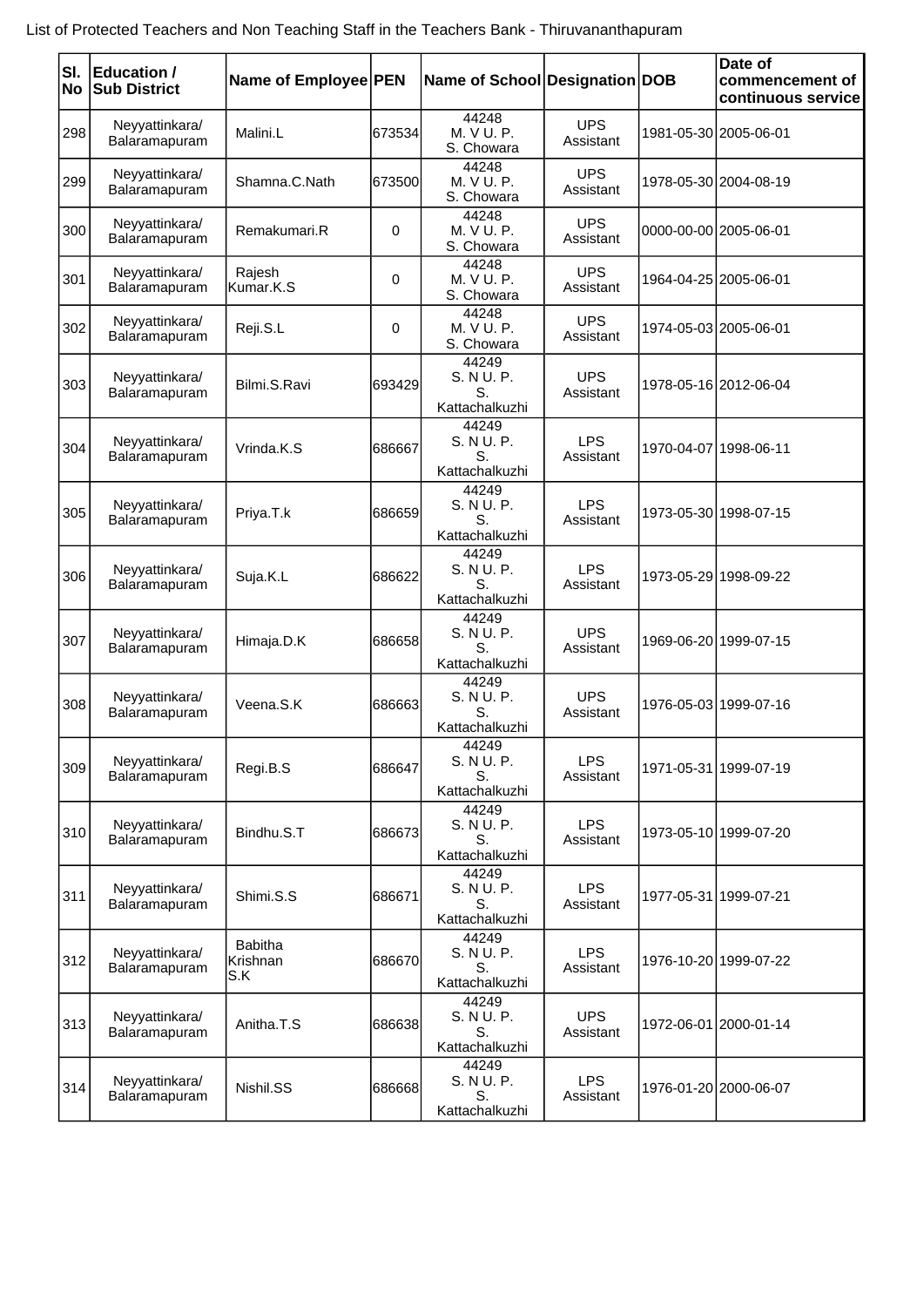| SI.<br>No | Education /<br><b>Sub District</b> | Name of Employee PEN  |        | Name of School Designation DOB              |                         |                       | Date of<br>commencement of<br>continuous service |
|-----------|------------------------------------|-----------------------|--------|---------------------------------------------|-------------------------|-----------------------|--------------------------------------------------|
| 315       | Neyyattinkara/<br>Balaramapuram    | Deepa.S.S             | 386666 | 44249<br>S. N U. P.<br>S.<br>Kattachalkuzhi | <b>UPS</b><br>Assistant |                       | 1971-05-30 2000-06-07                            |
| 316       | Neyyattinkara/<br>Balaramapuram    | Sunil<br>Kumar.R.S    | 686660 | 44249<br>S. N U. P.<br>S.<br>Kattachalkuzhi | L.G Hindi               |                       | 1975-05-31 2000-07-17                            |
| 317       | Neyyattinkara/<br>Balaramapuram    | Gopakumar.G.R         | 686669 | 44249<br>S. N U. P.<br>S.<br>Kattachalkuzhi | <b>UPS</b><br>Assistant |                       | 1965-05-30 2001-06-20                            |
| 318       | Neyyattinkara/<br>Balaramapuram    | Pradeep<br>Kumar. B.K | 686672 | 44249<br>S. N U. P.<br>S.<br>Kattachalkuzhi | <b>UPS</b><br>Assistant |                       | 1968-05-31 2002-06-05                            |
| 319       | Neyyattinkara/<br>Balaramapuram    | Umesh.P.U             | 693428 | 44249<br>S. N U. P.<br>S.<br>Kattachalkuzhi | <b>UPS</b><br>Assistant |                       | 1980-05-16 2011-06-01                            |
| 320       | Neyyattinkara/<br>Balaramapuram    | Jyothi.B.L            | 0      | 44250<br>S. R. S U.<br>P. S.<br>Pallichal   | <b>UPS</b><br>Assistant | 1970-05-30 1998-06-01 |                                                  |
| 321       | Neyyattinkara/<br>Balaramapuram    | Smitha<br>Nair.M.S    | 0      | 44251<br>D. V U. P.<br>S.<br>Thalayal       | <b>UPS</b><br>Assistant |                       | 1982-05-31 2005-06-01                            |
| 322       | Neyyattinkara/<br>Balaramapuram    | Vipin Das<br>Y.T      | 680310 | 44252<br>S. A. SU.<br>P. S.<br>Venganoor    | <b>LPS</b><br>Assistant |                       | 1981-05-25 2003-01-20                            |
| 323       | Neyyattinkara/<br>Balaramapuram    | Soumya B.S            | 680311 | 44252<br>S. A. SU.<br>P. S.<br>Venganoor    | <b>LPS</b><br>Assistant |                       | 1981-04-05 2003-11-12                            |
| 324       | Neyyattinkara/<br>Balaramapuram    | Beligith.R.S          | 680312 | 44252<br>S. A. S U.<br>P. S.<br>Venganoor   | <b>LPS</b><br>Assistant |                       | 1981-05-31 2003-12-29                            |
| 325       | Neyyattinkara/<br>Balaramapuram    | Jolly J.R             | 680296 | 44252<br>S. A. S U.<br>P. S.<br>Venganoor   | <b>UPS</b><br>Assistant |                       | 1978-05-01 2004-07-15                            |
| 326       | Neyyattinkara/<br>Balaramapuram    | Preeja D.P            | 680299 | 44252<br>S. A. S U.<br>P. S.<br>Venganoor   | <b>LPS</b><br>Assistant |                       | 1980-05-30 2004-07-16                            |
| 327       | Neyyattinkara/<br>Balaramapuram    | Christudas.P          | 680302 | 44252<br>S. A. S U.<br>P. S.<br>Venganoor   | <b>LPS</b><br>Assistant |                       | 1979-05-26 2005-09-08                            |
| 328       | Neyyattinkara/<br>Balaramapuram    | Shijila.D.S           | 680303 | 44252<br>S. A. S U.<br>P. S.<br>Venganoor   | <b>UPS</b><br>Assistant |                       | 1980-05-25 2006-02-01                            |
| 329       | Neyyattinkara/<br>Balaramapuram    | Biji.J.V              | 680307 | 44252<br>S. A. S U.<br>P. S.<br>Venganoor   | <b>UPS</b><br>Assistant |                       | 1980-05-24 2006-06-05                            |
| 330       | Neyyattinkara/<br>Balaramapuram    | Sobha.T.K             | 680314 | 44252<br>S. A. S U.<br>P. S.<br>Venganoor   | <b>UPS</b><br>Assistant |                       | 1976-05-22 2006-07-15                            |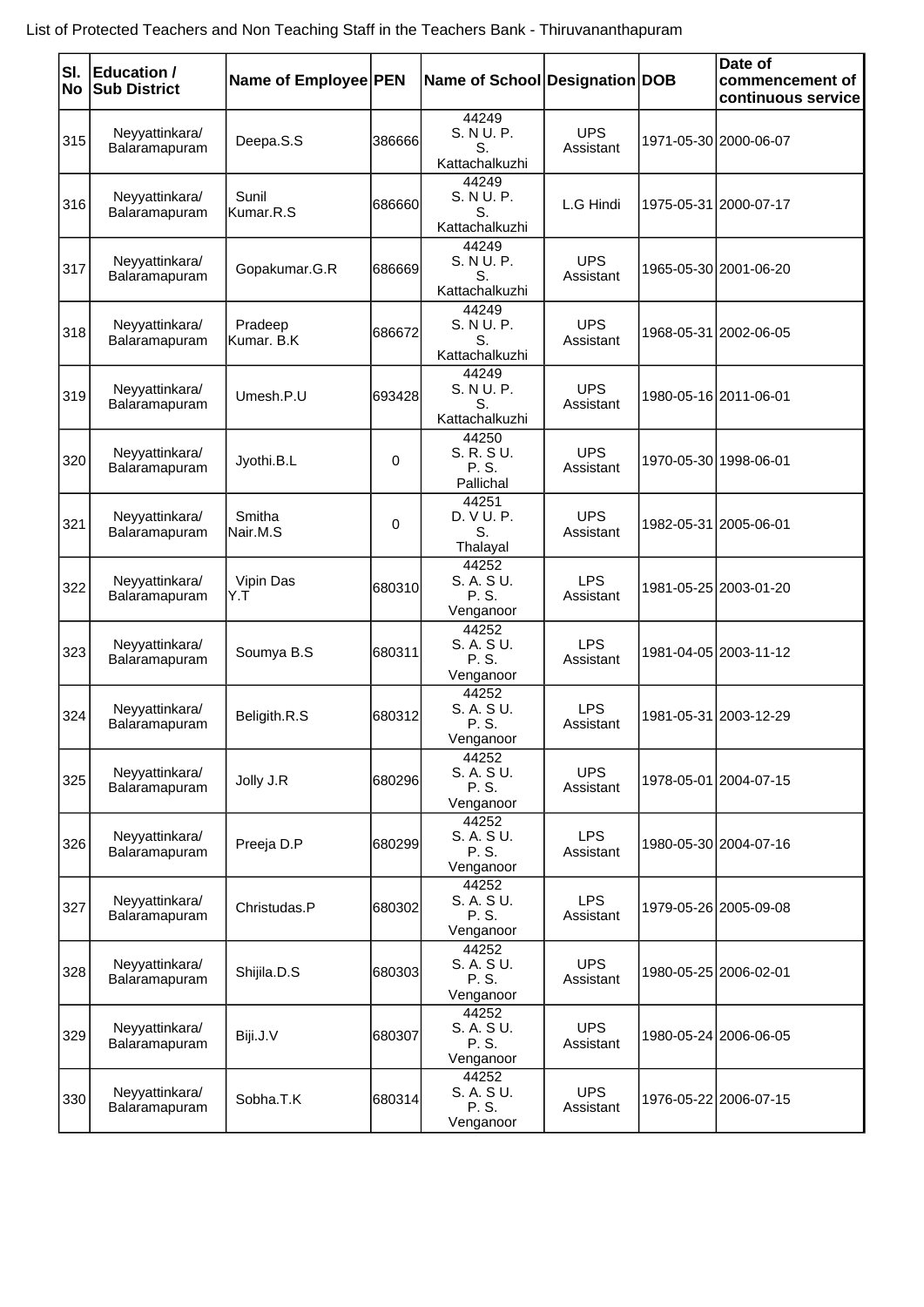|     | SI. Education /<br><b>No Sub District</b> | Name of Employee PEN  |        | Name of School Designation DOB                             |                                         | Date of<br>commencement of<br>continuous service |
|-----|-------------------------------------------|-----------------------|--------|------------------------------------------------------------|-----------------------------------------|--------------------------------------------------|
| 331 | Neyyattinkara/<br>Balaramapuram           | Vimal.S.S             | 680313 | 44252<br>S. A. SU.<br>P. S.<br>Venganoor                   | <b>LPS</b><br>Assistant                 | 1983-04-01 2006-07-15                            |
| 332 | Neyyattinkara/<br>Balaramapuram           | Jaya.L                | 606694 | 44252<br>S. A. S U.<br>P. S.<br>Venganoor                  | <b>LPS</b><br>Assistant                 | 1966-04-15 2011-03-23                            |
| 333 | Neyyattinkara/<br>Balaramapuram           | Mini<br>Chandran.A.R  | 680317 | 44252<br>S. A. S U.<br>P. S.<br>Venganoor                  | <b>UPS</b><br>Assistant                 | 1973-05-18 2011-06-01                            |
| 334 | Neyyattinkara/<br>Balaramapuram           | Beena.L               | 682542 | 44252<br>S. A. S U.<br>P. S.<br>Venganoor                  | <b>UPS</b><br>Assistant                 | 1976-04-30 2011-06-01                            |
| 335 | Neyyattinkara/<br>Balaramapuram           | Bineesh.S.B           | 682545 | 44252<br>S. A. S U.<br>P. S.<br>Venganoor                  | <b>UPS</b><br>Assistant                 | 1982-02-23 2011-06-01                            |
| 336 | Neyyattinkara/<br>Balaramapuram           | Shini.AS              | 693253 | 44252<br>S. A. S U.<br>P. S.<br>Venganoor                  | <b>LPS</b><br>Assistant                 | 1979-05-30 2011-06-01                            |
| 337 | Neyyattinkara/<br>Balaramapuram           | Roy.VS                | 693256 | 44252<br>S. A. S U.<br>P. S.<br>Venganoor                  | L.G Hindi                               | 1983-05-31 2011-06-01                            |
| 338 | Neyyattinkara/<br>Balaramapuram           | Sajini.K.P            | 693256 | 44252<br>S. A. SU.<br>P. S.<br>Venganoor                   | L.G<br>Sanskrit                         | 1978-03-07 2011-07-11                            |
| 339 | Neyyattinkara/<br>Balaramapuram           | Manjusha.V            | 680294 | 44252<br>S. A. SU.<br>P. S.<br>Venganoor                   | <b>UPS</b><br>Assistant                 | 1972-02-19 2003-07-15                            |
| 340 | Neyyattinkara/<br>Kattakada               | Binu G.J              | 592680 | 44333<br>M. P. M L.<br>P. S.<br>Killi                      | <b>LPS</b><br>Assistant                 | 1978-02-20 2004-06-02                            |
| 341 | Neyyattinkara/<br>Kattakada               | Sreekala<br>A.G       | 712840 | 44333<br>M. P. M L.<br>P. S.<br>Killi                      | Sewing<br>Teacher<br>(U.P –<br>Package) | 1973-01-26 2013-01-07                            |
| 342 | Neyyattinkara/<br>Kattakada               | Shereefa <sub>F</sub> | 598038 | 44339<br>Dr. Lohia<br>Memorial<br>L. P. S.<br>Mannadikonam | L.G Arabic                              | 1960-11-15 1982-07-16                            |
| 343 | Neyyattinkara/<br>Kattakada               | Syam Kumar<br>S.k     | 654891 | 44339<br>Dr. Lohia<br>Memorial<br>L. P. S.<br>Mannadikonam | <b>LPS</b><br>Assistant                 | 1983-06-10 2008-06-02                            |
| 344 | Neyyattinkara/<br>Kattakada               | Gilbert D             | 654921 | 44339<br>Dr. Lohia<br>Memorial<br>L. P. S.<br>Mannadikonam | <b>LPS</b><br>Assistant                 | 1986-05-25 2007-06-01                            |
| 345 | Neyyattinkara/<br>Kattakada               | Gilda<br>Percy D      | 654904 | 44339<br>Dr. Lohia<br>Memorial<br>L. P. S.<br>Mannadikonam | <b>LPS</b><br>Assistant                 | 1984-05-23 2006-06-05                            |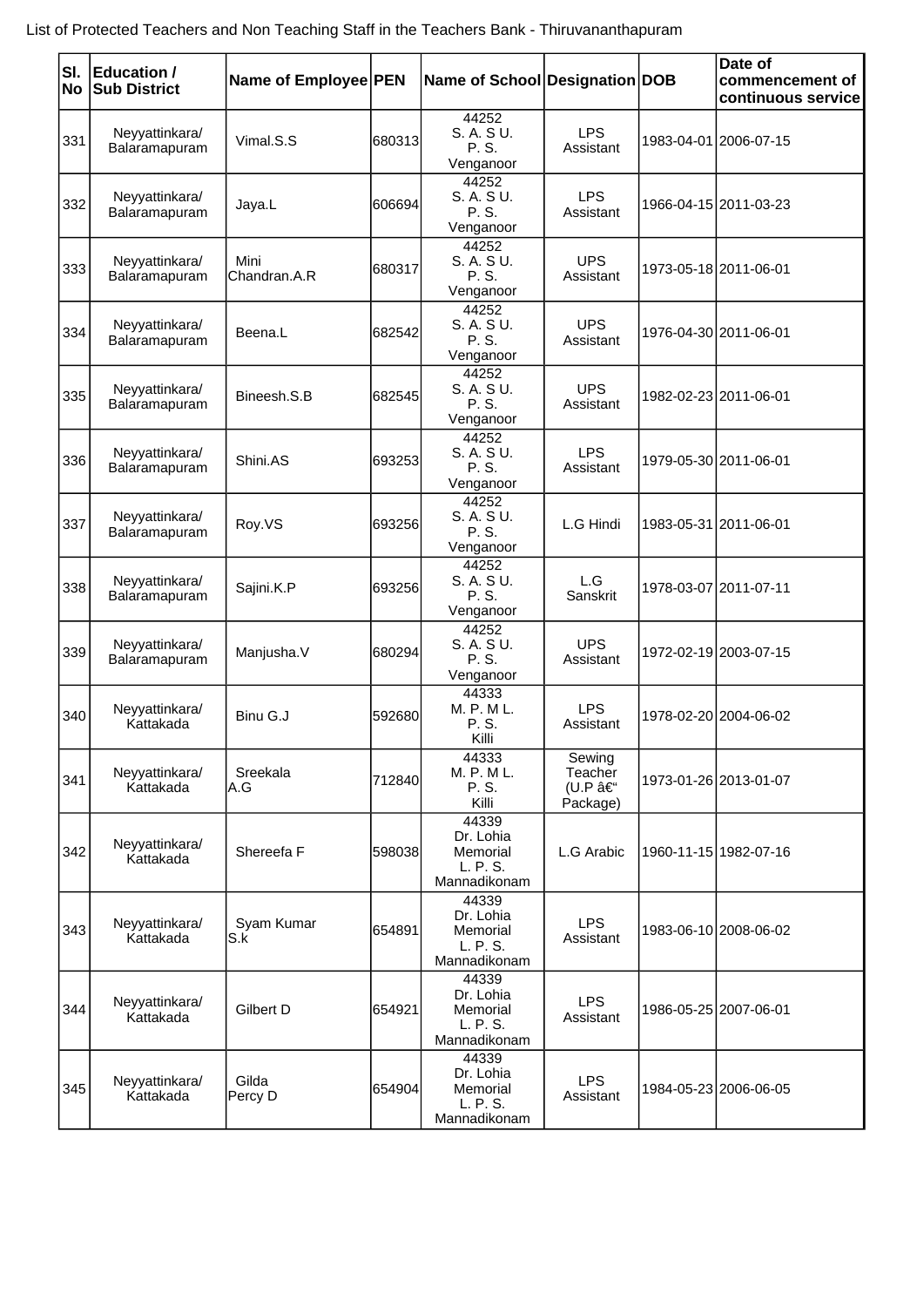| SI.<br>No | <b>Education /</b><br><b>Sub District</b> | Name of Employee PEN              |        | Name of School Designation DOB                       |                         | Date of<br>commencement of<br>continuous service |
|-----------|-------------------------------------------|-----------------------------------|--------|------------------------------------------------------|-------------------------|--------------------------------------------------|
| 346       | Neyyattinkara/<br>Kattakada               | Abdul<br>Salam M                  | 179498 | 44348<br>S. N. D.<br>P. L. P.<br>S.<br>Plampazhinji  | L.G Arabic              | 1960-10-20 1979-08-21                            |
| 347       | Neyyattinkara/<br>Kattakada               | Kumari<br>Sindhu <sub>S</sub>     | 593821 | 44351<br>L. P. S.<br>Vavode                          | <b>LPS</b><br>Assistant | 1976-05-31 1999-06-01                            |
| 348       | Neyyattinkara/<br>Kattakada               | Sheeja P<br>S                     | 593952 | 44351<br>L. P. S.<br>Vavode                          | <b>LPS</b><br>Assistant | 1976-05-27 2000-06-05                            |
| 349       | Neyyattinkara/<br>Kattakada               | Sanal B.S                         | 174258 | 44351<br>L. P. S.<br>Vavode                          | <b>LPS</b><br>Assistant | 1974-05-31 2005-06-05                            |
| 350       | Neyyattinkara/<br>Kattakada               | Prathibha<br>K.S                  | 593700 | 44351<br>L. P. S.<br>Vavode                          | <b>LPS</b><br>Assistant | 1975-05-30 1998-06-01                            |
| 351       | Neyyattinkara/<br>Kattakada               | Sheela R                          | 595864 | 44364<br><b>U. P. S.</b><br>Mylakkara                | <b>UPS</b><br>Assistant | 1973-05-30 2003-08-01                            |
| 352       | Neyyattinkara/<br>Kattakada               | Sathy Bai<br>T .S                 | 595778 | 44364<br><b>U. P. S.</b><br>Mylakkara                | <b>UPS</b><br>Assistant | 1977-05-31 1999-07-29                            |
| 353       | Neyyattinkara/<br>Kattakada               | Mahesh M.P                        | 595819 | 44364<br>U. P. S.<br>Mylakkara                       | <b>UPS</b><br>Assistant | 1973-05-10 2001-06-06                            |
| 354       | Neyyattinkara/<br>Kattakada               | Madhu J. S                        | 595849 | 44364<br><b>U. P. S.</b><br>Mylakkara                | <b>UPS</b><br>Assistant | 1969-05-30 2002-06-05                            |
| 355       | Neyyattinkara/<br>Kattakada               | Soorya S.S                        | 595980 | 44364<br><b>U. P. S.</b><br>Mylakkara                | <b>UPS</b><br>Assistant | 1986-04-15 2009-06-01                            |
| 356       | Neyyattinkara/<br>Kattakada               | Kumari<br>Vineetha V<br>Nair      | 596108 | 44364<br><b>U. P. S.</b><br>Mylakkara                | L.G Hindi               | 1979-05-14 2001-06-06                            |
| 357       | Neyyattinkara/<br>Kattakada               | Hyrunisa A                        | 596025 | 44364<br><b>U. P. S.</b><br>Mylakkara                | L.G Arabic              | 1964-05-01 1984-07-16                            |
| 358       | Neyyattinkara/<br>Neyyattinkara           | Mary<br>Bloomy.V.J                | 602915 | 44436<br><b>St Andrews</b><br>L. P. S.<br>Karumkulam | <b>LPS</b><br>Assistant | 1973-05-15 2003-06-02                            |
| 359       | Neyyattinkara/<br>Neyyattinkara           | Sr.Mary<br>Berthalomia<br>Francis | 692980 | 44436<br><b>St Andrews</b><br>L. P. S.<br>Karumkulam | <b>LPS</b><br>Assistant | 1963-12-20 2004-06-02                            |
| 360       | Neyyattinkara/<br>Neyyattinkara           | Suni.A.V                          | 665638 | 44436<br><b>St Andrews</b><br>L. P. S.<br>Karumkulam | <b>LPS</b><br>Assistant | 1981-05-30 2011-06-01                            |
| 361       | Neyyattinkara/<br>Neyyattinkara           | Leelamma.A                        | 598256 | 44437<br>St.Antonys<br>L. P. S.<br>Kochuthura        | <b>LPS</b><br>Assistant | 1984-05-22 2004-06-02                            |
| 362       | Neyyattinkara/<br>Neyyattinkara           | Valsala.P                         | 665889 | 44437<br>St.Antonys<br>L. P. S.<br>Kochuthura        | <b>LPS</b><br>Assistant | 1979-02-12 2005-06-01                            |
| 363       | Neyyattinkara/<br>Neyyattinkara           | M.P.Banet,<br><b>UPSA</b>         | 592606 | 44450<br>U. P. S.<br>Chenkal                         | <b>UPS</b><br>Assistant | 1977-05-31 1999-07-15                            |
| 364       | Neyyattinkara/<br>Neyyattinkara           | R.Shaji                           | 592623 | 44450<br>U. P. S.<br>Chenkal                         | <b>UPS</b><br>Assistant | 1971-06-01 2000-07-19                            |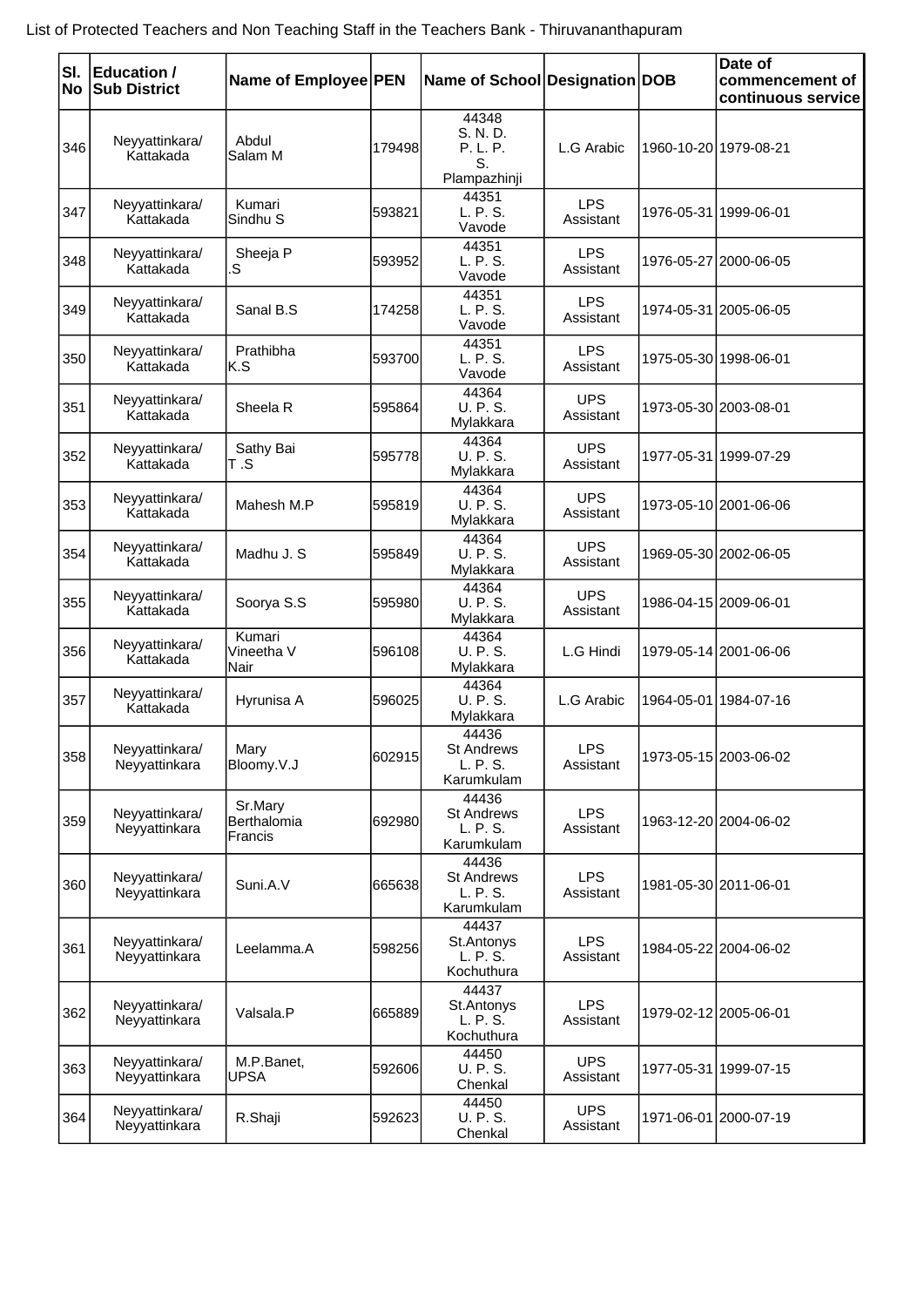| List of Protected Teachers and Non Teaching Staff in the Teachers Bank - Thiruvananthapuram |  |
|---------------------------------------------------------------------------------------------|--|
|---------------------------------------------------------------------------------------------|--|

| lsı. | <b>Education /</b>              | Name of Employee PEN |         | Name of School Designation DOB                |                         | Date of<br>commencement of |
|------|---------------------------------|----------------------|---------|-----------------------------------------------|-------------------------|----------------------------|
| No   | <b>Sub District</b>             |                      |         |                                               |                         | continuous service         |
| 365  | Neyyattinkara/<br>Neyyattinkara | P.B.Indu             | 592636  | 44450<br>U. P. S.<br>Chenkal                  | <b>UPS</b><br>Assistant | 1977-05-30 2001-06-06      |
| 366  | Neyyattinkara/<br>Neyyattinkara | Deepa<br>Mol.M.J     | 0       | 44450<br>U. P. S.<br>Chenkal                  | <b>UPS</b><br>Assistant | 1979-05-30 2003-06-02      |
| 367  | Neyyattinkara/<br>Neyyattinkara | Sheeba<br>James      | 593741  | 44451<br>S. N. D. P<br>U. P. S.<br>Karumkulam | <b>UPS</b><br>Assistant | 1985-05-16 2009-06-01      |
| 368  | Neyyattinkara/<br>Neyyattinkara | Dini.S.Chandran      | 592939  | 44451<br>S. N. D. P<br>U. P. S.<br>Karumkulam | <b>UPS</b><br>Assistant | 1977-05-05 2005-09-07      |
| 369  | Neyyattinkara/<br>Neyyattinkara | Sreedevi.S           | 593642  | 44451<br>S. N. D. P<br>U. P. S.<br>Karumkulam | <b>UPS</b><br>Assistant | 1976-03-02 2007-06-04      |
| 370  | Neyyattinkara/<br>Neyyattinkara | Jayakala.S.J         | 593684  | 44451<br>S. N. D. P<br>U. P. S.<br>Karumkulam | <b>UPS</b><br>Assistant | 1979-02-12 2008-06-02      |
| 371  | Neyyattinkara/<br>Neyyattinkara | Beena.L              | 593705  | 44451<br>S. N. D. P<br>U. P. S.<br>Karumkulam | <b>UPS</b><br>Assistant | 1973-05-30 2009-06-01      |
| 372  | Neyyattinkara/<br>Parassala     | Bindhu S.L           | 595415  | 44521<br>A. M. L.<br>P. S.<br>Kallimootukani  | <b>LPS</b><br>Assistant | 1972-11-06 1997-06-04      |
| 373  | Neyyattinkara/<br>Parassala     | Shibu S.V            | 0       | 44521<br>A. M. L.<br>P. S.<br>Kallimootukani  | C.R.C<br>Co-Ordinator   | 1974-05-30 1999-06-01      |
| 374  | Neyyattinkara/<br>Parassala     | Shyni T.R            | 0       | 44521<br>A. M. L.<br>P. S.<br>Kallimootukani  | C.R.C<br>Co-Ordinator   | 1979-12-15 2004-06-02      |
| 375  | Neyyattinkara/<br>Parassala     | Saji G.T             | 0       | 44521<br>A. M. L.<br>P. S.<br>Kallimootukani  | C.R.C<br>Co-Ordinator   | 1976-05-25 2004-06-02      |
| 376  | Neyyattinkara/<br>Parassala     | Sajila D.S           | 596408  | 44529<br>L. P. S.<br>Mooverikara              | <b>LPS</b><br>Assistant | 1974-02-08 2000-06-05      |
| 377  | Neyyattinkara/<br>Parassala     | Raja<br>Pravin P.R   | 596465  | 44529<br>L. P. S.<br>Mooverikara              | <b>LPS</b><br>Assistant | 1977-05-25 2001-06-06      |
| 378  | Neyyattinkara/<br>Parassala     | Sabu B               | 660055  | 44529<br>L. P. S.<br>Mooverikara              | <b>LPS</b><br>Assistant | 1977-05-10 2007-06-01      |
| 379  | Neyyattinkara/<br>Parassala     | Vimal<br>Kumar S.D   | 660070  | 44529<br>L. P. S.<br>Mooverikara              | <b>LPS</b><br>Assistant | 1982-05-25 2007-06-01      |
| 380  | Neyyattinkara/<br>Parassala     | Reena Mol<br>S.R     | 660076  | 44529<br>L. P. S.<br>Mooverikara              | <b>LPS</b><br>Assistant | 1980-05-30 2008-06-02      |
| 381  | Neyyattinkara/<br>Parassala     | Sindhuja<br>V.S      | 594423  | 44550<br>U. P. S.<br>Karode                   | <b>UPS</b><br>Assistant | 1972-05-30 1999-06-01      |
| 382  | Neyyattinkara/<br>Parassala     | Sudha D              | 5944831 | 44550<br>U. P. S.<br>Karode                   | <b>UPS</b><br>Assistant | 1961-07-31 1999-06-02      |
| 383  | Neyyattinkara/<br>Parassala     | Abida<br>Beevi U     | 594655  | 44550<br>U. P. S.<br>Karode                   | L.G Arabic              | 1972-05-20 2004-06-09      |